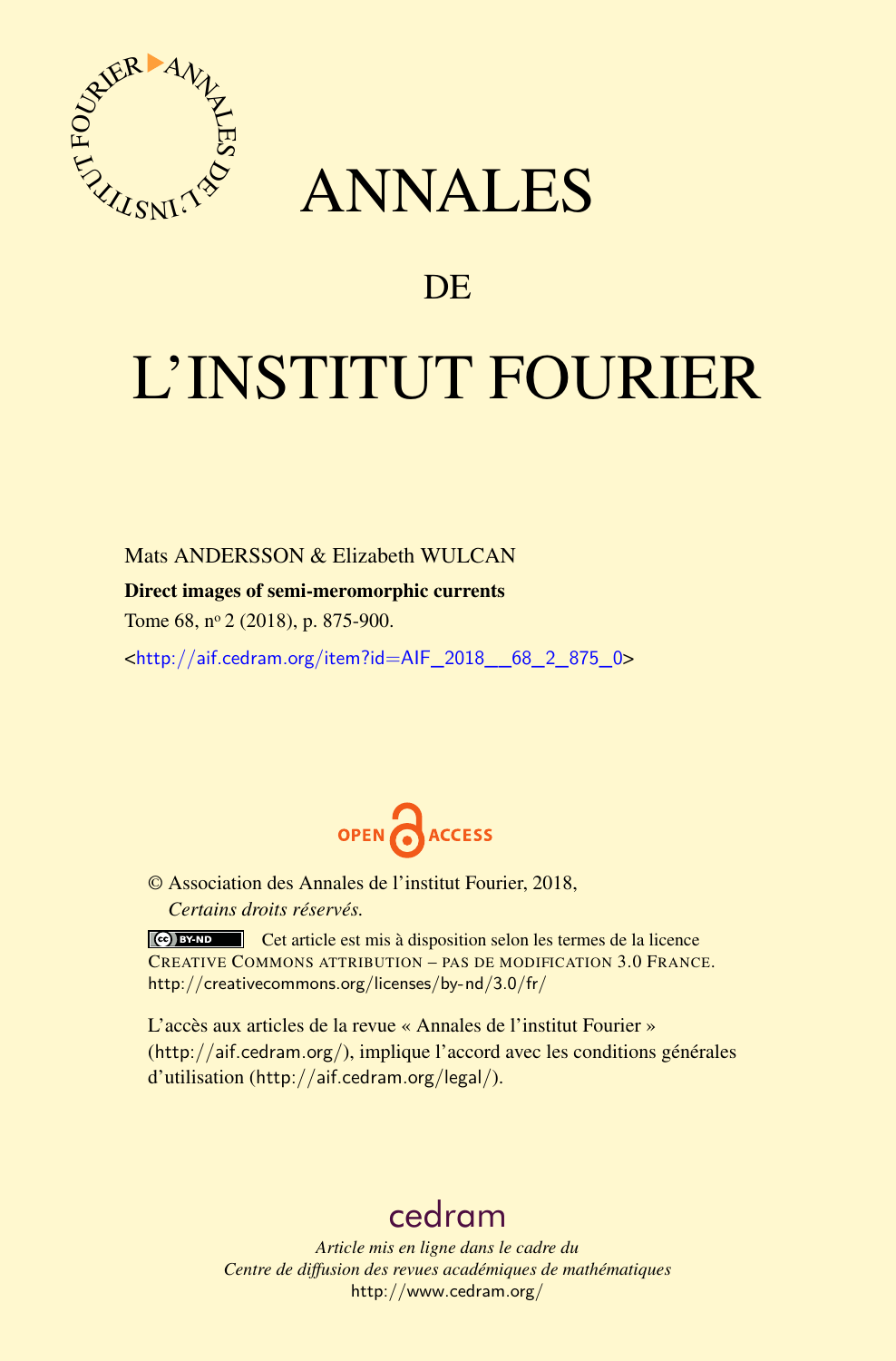## DIRECT IMAGES OF SEMI-MEROMORPHIC CURRENTS

#### **by Mats ANDERSSON & Elizabeth WULCAN (\*)**

ABSTRACT. — We introduce a calculus for the class  $ASM(X)$  of direct images of semi-meromorphic currents on a reduded analytic space *X*, that extends the classical calculus due to Coleff, Herrera and Passare. Our main result is that each element in this class acts as a kind of multiplication on the sheaf  $\mathcal{PM}_X$  of pseudomeromorphic currents on *X*. We also prove that  $ASM(X)$  as well as  $\mathcal{PM}_X$  and certain subsheaves are closed under the action of holomorphic differential operators and interior multiplication by holomorphic vector fields.

Résumé. — Nous introduisons un calcul pour la classe *ASM*(*X*) d'images directes de courants semi-méromorphes sur un espace analytique reduit *X*, qui étend le calcul classique de Coleff, Herrera et Passare. Notre résultat principal montre que chaque élément de cette classe agit de manière analogue à une multiplication sur le faisceau  $\mathcal{PM}_X$  de courants pseudoméromorphes sur *X*. Nous prouvons également que  $ASM(X)$  ainsi que  $P\mathcal{M}_X$  et certains sous-faisceaux sont fermés sous l'action des opérateurs différentiels holomorphes et la multiplication intérieure par des champs vectoriels holomorphes.

#### <span id="page-1-0"></span>**1. Introduction**

Let f be a generically nonvanishing holomorphic function on a reduced analytic space *X* of pure dimension *n*. It was proved by Herrera and Lieberman, [\[14\]](#page-25-0), that one can define the principal value current

(1.1) 
$$
\left[\frac{1}{f}\right] \cdot \xi := \lim_{\epsilon \to 0} \int_{|f|^2 > \epsilon} \frac{\xi}{f},
$$

for test forms  $\xi$ . It follows that  $\overline{\partial}[1/f]$  is a current with support on the zero set  $Z(f)$  of  $f$ ; such a current is called a residue current. Coleff and Herrera,

Keywords: residue current, semi-meromorphic current, analytic space, pseudomeromorphic current.

<sup>2010</sup> Mathematics Subject Classification: 32A26, 32A27, 32B15, 32C30.

<sup>(\*)</sup> The authors were partially supported by the Swedish Research Council.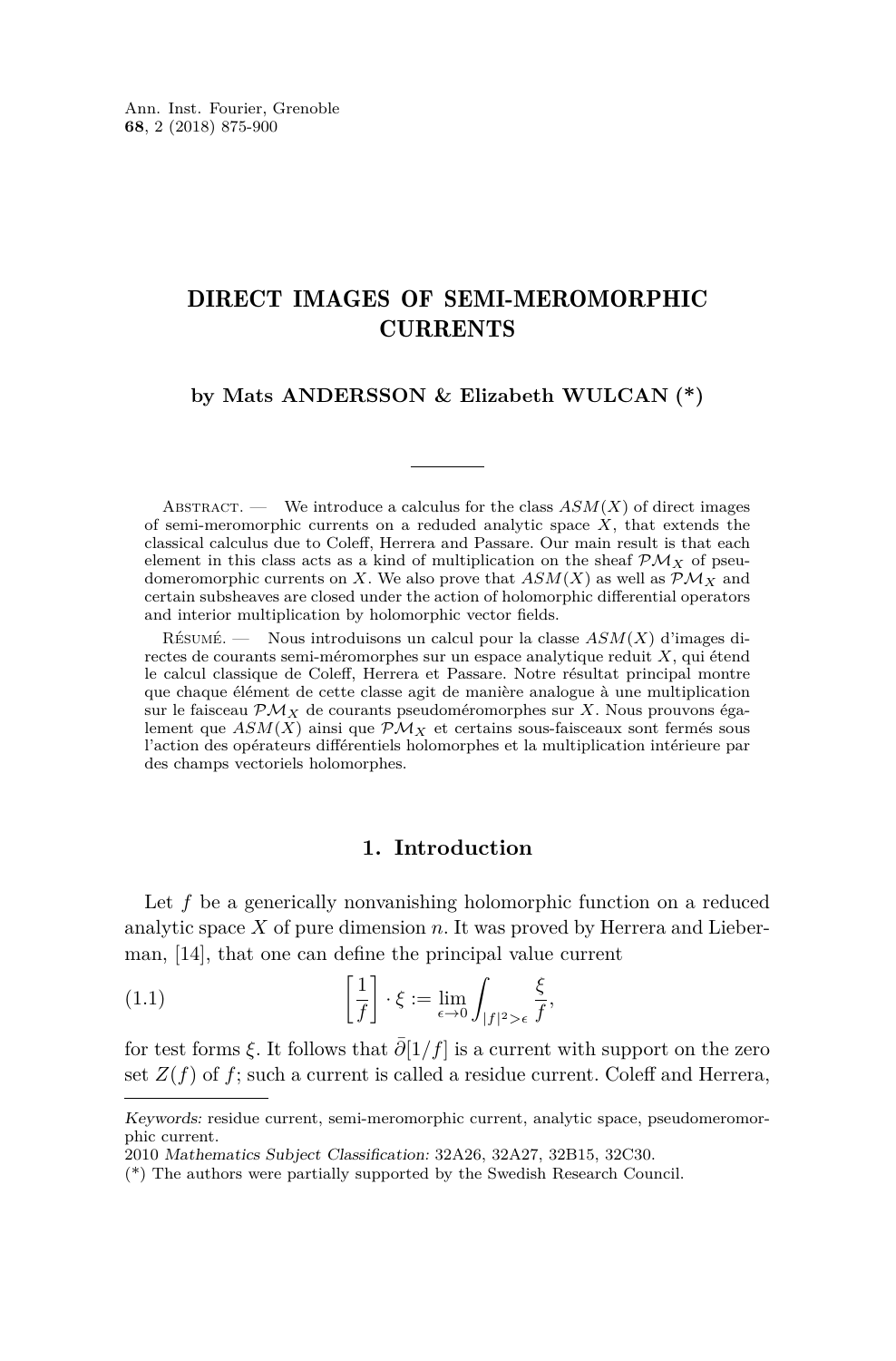[\[13\]](#page-25-1), introduced products of principal value and residue currents, like

<span id="page-2-0"></span>(1.2) 
$$
[1/f_1] \dots [1/f_r] \bar{\partial} [1/f_{r+1}] \wedge \dots \wedge \bar{\partial} [1/f_m].
$$

The product of principal value currents is commutative, but when there are residue factors, like  $\overline{\partial}[1/f_i]$ , present these products are not (anti-)commutative in general.

In the literature there are various generalizations and related currents, for instance the abstract so-called Coleff–Herrera currents introduced by Björk, see [\[12\]](#page-25-2), the Bochner–Martinelli type residue currents introduced in  $[21]$ , and generalizations in, e.g.,  $[3, 5, 9]$  $[3, 5, 9]$  $[3, 5, 9]$  $[3, 5, 9]$  $[3, 5, 9]$ .

In order to obtain a coherent approach to questions about residue and principal value currents the sheaf  $\mathcal{PM}_X$  of pseudomeromorphic currents on *X* was introduced in [\[10\]](#page-25-6), and further developed in [\[7\]](#page-25-7); this sheaf consists of direct images under holomorphic mappings of products of test forms and currents like [\(1.2\)](#page-2-0). See Section [2](#page-3-0) below for the precise definition. This sheaf is closed under *∂*¯ and under multiplication by smooth forms. Pseudomeromorphic currents have a geometric nature, similar to positive closed (or normal) currents. For example, the dimension principle states that if the pseudomeromorphic current  $\mu$  has bidegree  $(*, p)$  and support on a variety of codimension larger than  $p$ , then  $\mu$  must vanish. Moreover one can form restrictions  $1_W \mu$  of the pseudomeromorphic current  $\mu$  to analytic (or constructible) subsets  $W \subset X$ , such that

<span id="page-2-2"></span>(1.3) 
$$
\mathbb{1}_V \mathbb{1}_W \mu = \mathbb{1}_{V \cap W} \mu,
$$

see Section [2.2.](#page-6-0) The notion of pseudomeromorphic currents plays a decisive role in, for instance, [\[7,](#page-25-7) [8,](#page-25-8) [10,](#page-25-6) [11,](#page-25-9) [15,](#page-25-10) [16,](#page-25-11) [18,](#page-25-12) [22,](#page-26-1) [23,](#page-26-2) [24,](#page-26-3) [25\]](#page-26-4).

It is well-known that one cannot multiply currents in general. Several attempts to find a working calculus for principal value and residue currents have been made. A famous result by Coleff and Herrera, [\[13\]](#page-25-1), see also Passare, [\[20\]](#page-26-5), asserts that [\(1.2\)](#page-2-0) has all expected (anti-)commutativity properties as long as the common zero set of  $f_1, \ldots, f_m$  has codimension *m*. Various extension are introduced in the references above. In [\[10\]](#page-25-6) we proved that one can give a reasonable meaning to a product  $[1/f]\mu$  for any holomorphic function  $f$  and pseudomeromorphic current  $\mu$ ; more precisely one should consider this as an operator

<span id="page-2-1"></span>
$$
\mu \mapsto [1/f]\mu
$$

on the sheaf  $\mathcal{PM}_X$ .

We have not found a way to define a reasonable product of general pseudomeromorphic currents. Our first objective in this paper is to study a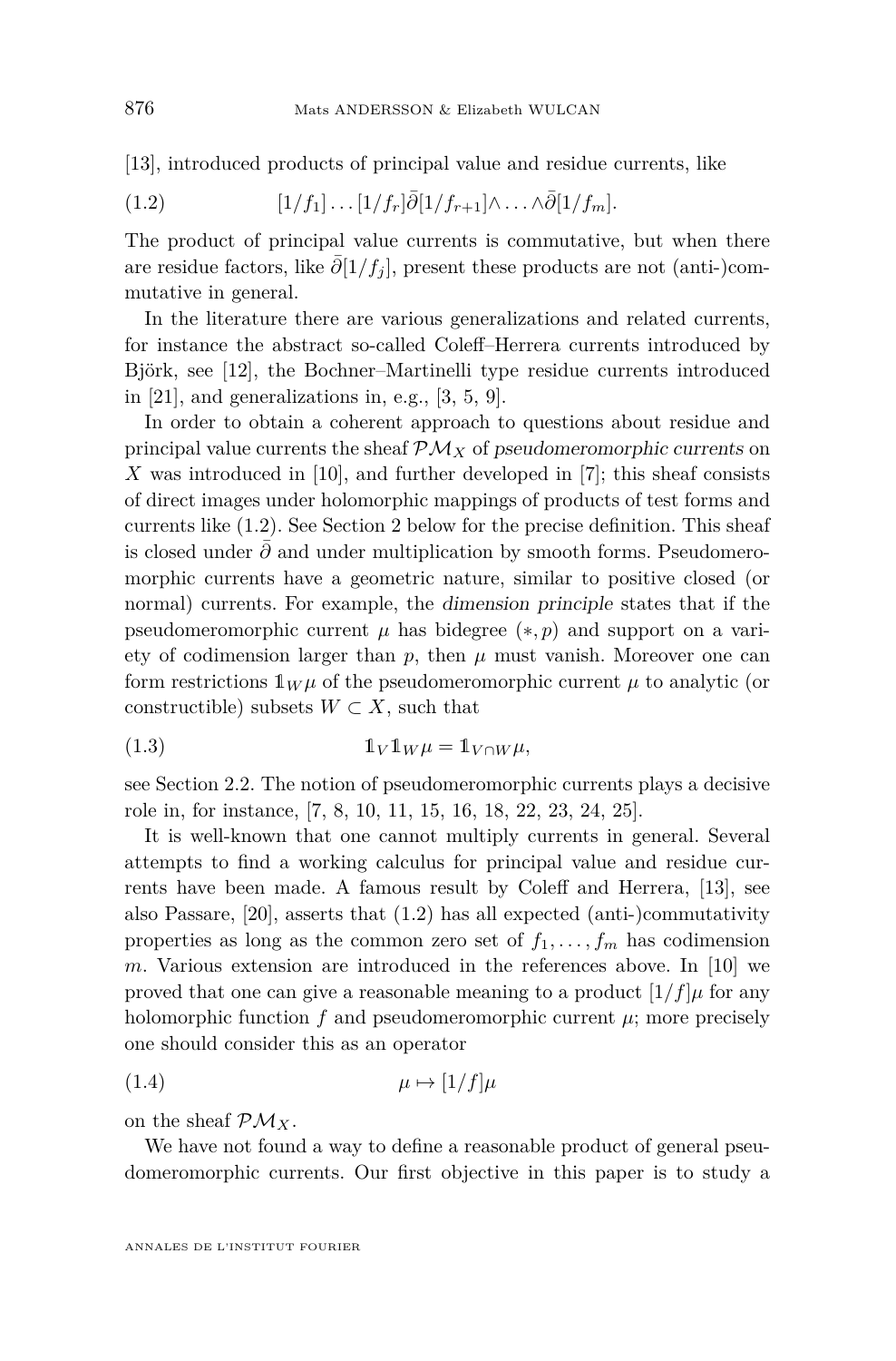generalization of principal value currents leading to an extension of [\(1.4\)](#page-2-1). Following [\[7\]](#page-25-7) we say that a current *a* is almost semi-meromorphic,  $a \in$  $ASM(X)$ , if it is the direct image under a modification of a semi-meromorphic current, i.e., a current of the form  $\omega[1/f]$ , where f is a holomorphic section of a line bundle and  $\omega$  is a smooth form with values in the same bundle. Almost semi-meromorphic currents are pseudomeromorphic and in many ways they generalize principal value currents. For example, it turns out that they form an (anti-)commutative algebra, see Section [4.](#page-13-0) Moreover  $ASM(X)$  is closed under  $\partial$ , see Proposition [4.16.](#page-20-0) Taking  $\overline{\partial}$  of  $a \in ASM(X)$ , however, yields an almost semi-meromorphic current plus a residue current supported on the Zariski singular support, *ZSS*(*a*), of *a*, which is the smallest analytic set where *a* is not smooth. Many of the currents in the references above can be considered as (products of) the residues of almost semi-meromorphic currents. Theorem [4.8](#page-17-0) states that the mapping [\(1.4\)](#page-2-1) holds for any almost semi-meromorphic current *a* instead of  $[1/f]$ . More precisely, there is a unique extension to X of the current  $a \wedge \mu$ , defined in the obvious way in  $X \setminus ZSS(a)$ , such that its restriction to *ZSS*(*a*) is zero.

A second objective is to prove that  $\mathcal{PM}_X$  and  $ASM(X)$  are closed under interior multiplication by a holomorphic vector field *ξ* and under the Lie derivative with respect to  $\xi$ ; see Sections [3](#page-11-0) and [4.5.](#page-24-0)

In Section [2](#page-3-0) we recall basic known properties of the sheaf  $\mathcal{PM}_X$  and provide some new results, e.g., Theorem [2.15](#page-10-0) gives a new quite natural characterization of pseudomeromorphicity. Section [4](#page-13-0) is devoted to the study of *ASM*(*X*).

**Ackowledgment.** We are grateful to the referee for carefully reading and pointing out unclarities and misprints.

#### **2. Pseudomomeromorphic currents**

<span id="page-3-0"></span>In one complex variable *s* one can define the principal value current  $[1/s^m]$  for instance as the value

$$
\left[\frac{1}{s^m}\right] = \frac{|s|^{2\lambda}}{s^m}\Big|_{\lambda=0}
$$

of the current-valued analytic continuation of  $\lambda \mapsto |s|^{2\lambda}/s^m$ , a priori defined for  $\text{Re }\lambda \gg 0$ , see, e.g., [\[3,](#page-25-3) Lemma 2.1]. We have the relations

<span id="page-3-1"></span>(2.1) 
$$
\frac{\partial}{\partial s} \left[ \frac{1}{s^m} \right] = -m \left[ \frac{1}{s^{m+1}} \right], \quad s \left[ \frac{1}{s^{m+1}} \right] = \left[ \frac{1}{s^m} \right].
$$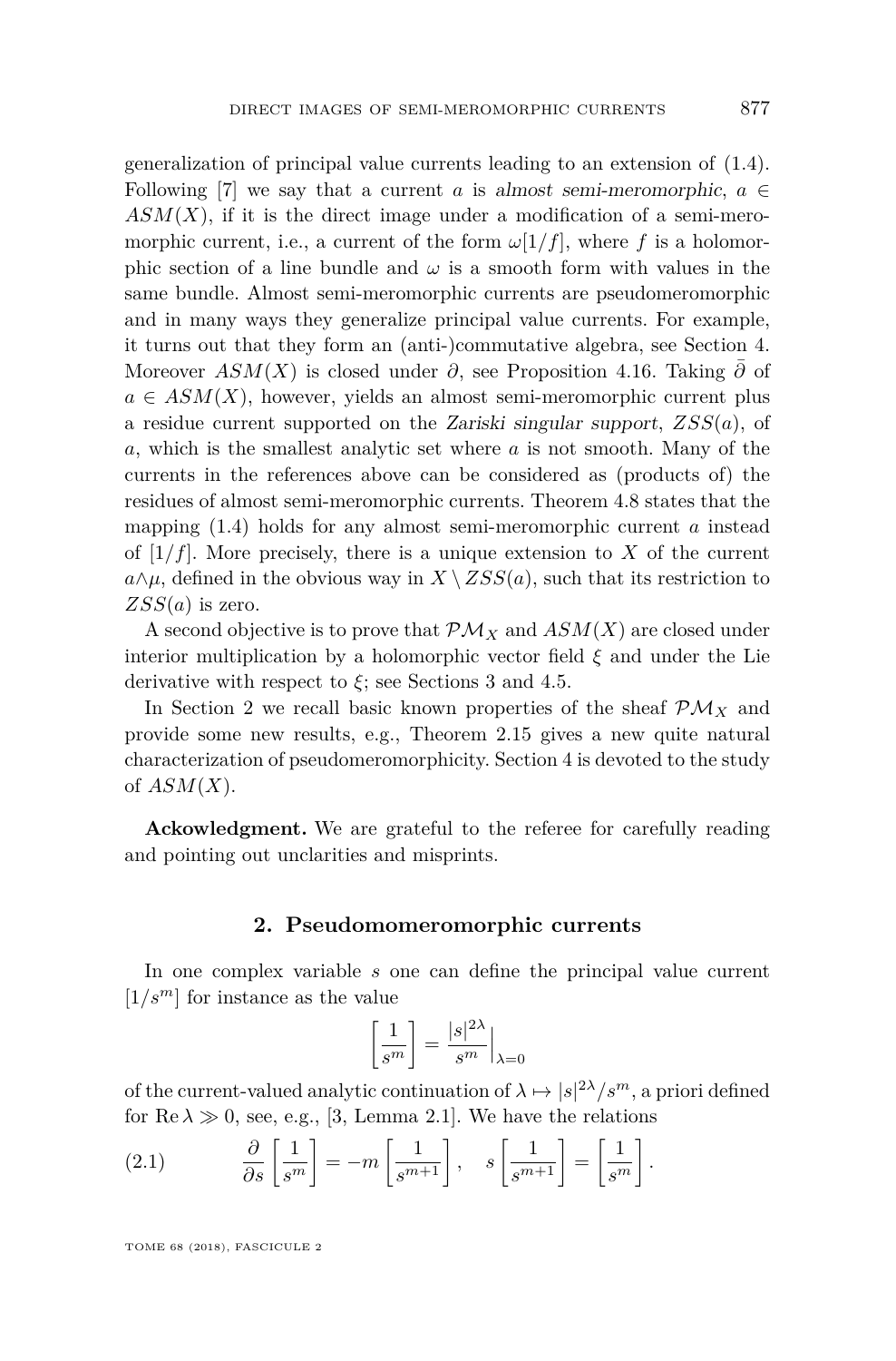It is also well-known that

<span id="page-4-1"></span>(2.2) 
$$
\bar{\partial} \left[ \frac{1}{s^m} \right] \cdot \xi \, ds = \frac{2\pi i}{(m-1)!} \frac{\partial^{m-1}}{\partial s^{m-1}} \xi(0)
$$

for test functions  $\xi$  and  $m \geq 1$ ; in particular,  $\overline{\partial}[1/s^m]$  has support at  $\{s=0\}$ . Thus

(2.3) 
$$
\bar{s}\bar{\partial}\left[\frac{1}{s^m}\right] = 0, \quad d\bar{s}\wedge\bar{\partial}\left[\frac{1}{s^m}\right] = 0.
$$

We say that a function  $\chi$  on the real line is a smooth approximand of the characteristic function  $\chi_{[1,\infty)}$  of the interval  $[1,\infty)$ , and write

$$
\chi \sim \chi_{[1,\infty)},
$$

if  $\chi$  is smooth, equal to 0 in a neighborhood of 0 and 1 in a neighborhood of  $\infty$ . It is well-known that  $[1/s^m] = \lim_{\epsilon \to 0} \chi(|s|^2/\epsilon)(1/s^m)$ .

Let  $t_j$  be coordinates in an open set  $\mathcal{U} \subset \mathbb{C}^N$  and let  $\alpha$  be a smooth form with compact support in  $U$ . Then

<span id="page-4-0"></span>(2.4) 
$$
\tau = \alpha \wedge \left[\frac{1}{t_1^{m_1}}\right] \dots \left[\frac{1}{t_k^{m_k}}\right] \bar{\partial} \left[\frac{1}{t_{k+1}^{m_{k+1}}}\right] \wedge \dots \wedge \bar{\partial} \left[\frac{1}{t_r^{m_r}}\right],
$$

where  $m_1, \ldots, m_r \geq 1$ , is a well-defined current, since it is the tensor product of one-variable currents (times  $\alpha$ ). We say that  $\tau$  is an elementary (pseudomeromorphic) current, and we refer to  $[1/t_j^{m_j}]$  and  $\bar{\partial}[1/t_\ell^{m_\ell}]$ as its principal value factors and residue factors, respectively. It is clear that [\(2.4\)](#page-4-0) is commuting in the principal value factors and anti-commuting in the residue factors. We say the intersection of  $U$  and the coordinate plane  ${t_{k+1} = \cdots = t_r = 0}$  is the elementary support of  $\tau$ . Clearly the support of *τ* is contained in the intersection of the elementary support of *τ* and the support of  $\alpha$ .

<span id="page-4-2"></span>Remark 2.1. — Since  $\partial$  does not introduce new residue factors,  $\partial \tau$  is an elementary current, cf. [\(2.1\)](#page-3-1), whose elementary support either equals the elementary support *H* of  $\tau$  or is empty. Moreover  $\partial \tau$  is a finite sum of elementary currents, whose elementary supports are either equal to *H* or coordinate planes of codimension 1 in *H*, cf. [\(2.2\)](#page-4-1).

#### **2.1. Definition and basic properties**

Let *X* be a reduced complex space of pure dimension *n*. Fix a point  $x \in X$ . We say that a germ  $\mu$  of a current at *x* is pseudomeromorphic at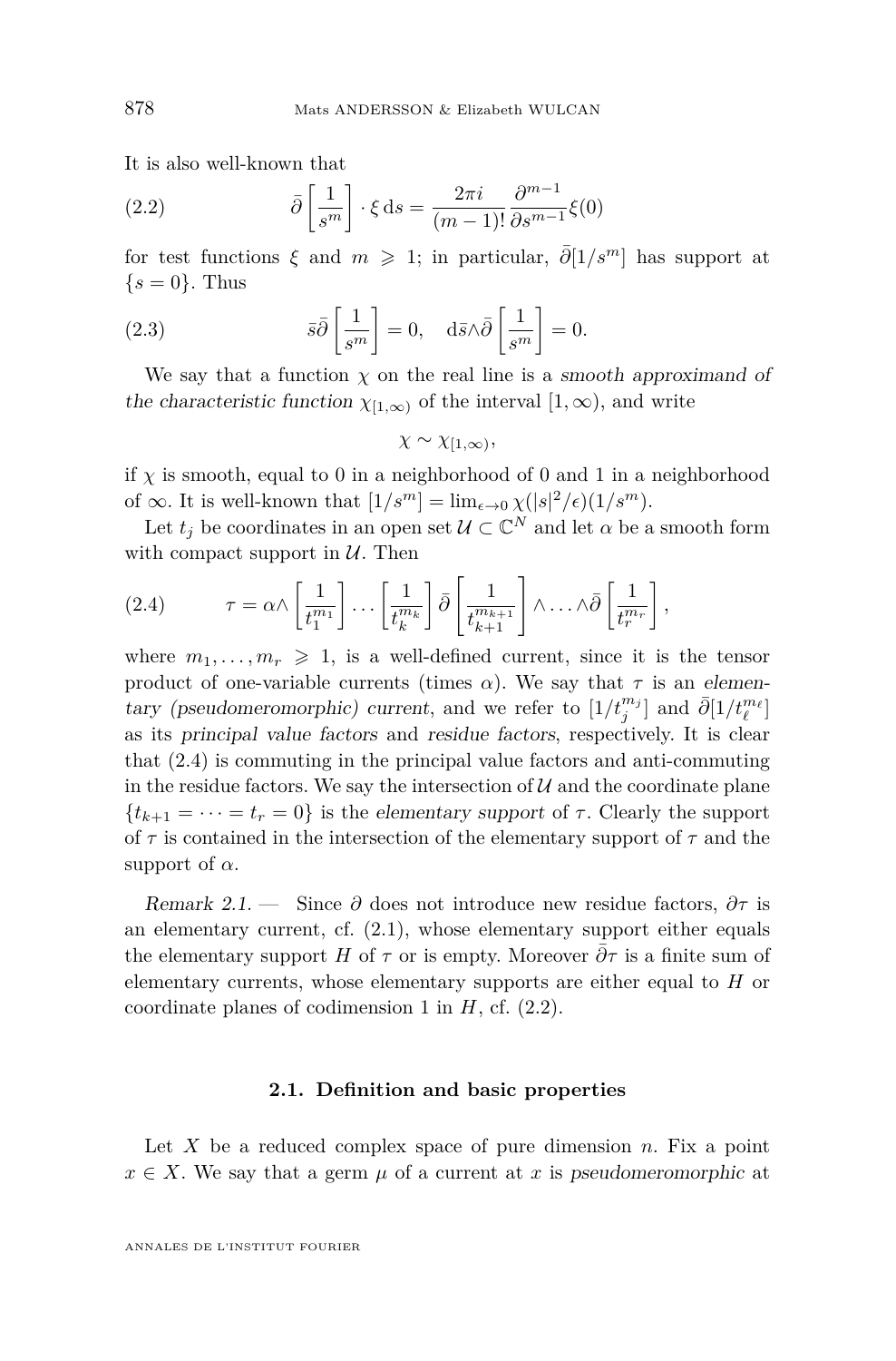$x, \mu \in \mathcal{PM}_x$ , if it is a finite sum of currents of the form

$$
\pi_* \tau = \pi_*^1 \dots \pi_*^m \tau,
$$

where  $U \subset X$  is a neighborhood of x,

<span id="page-5-0"></span>(2.6) 
$$
\mathcal{U}_m \stackrel{\pi^m}{\longrightarrow} \dots \stackrel{\pi^2}{\longrightarrow} \mathcal{U}_1 \stackrel{\pi^1}{\longrightarrow} \mathcal{U}_0 = \mathcal{U},
$$

 $\chi$  each  $\pi^j: \mathcal{U}_j \to \mathcal{U}_{j-1}$  is either a modification, a simple projection  $\mathcal{U}_{j-1} \times Z \to Z$  $\mathcal{U}_{j-1}$ , or an open inclusion (i.e.,  $\mathcal{U}_j$  is an open subset of  $\mathcal{U}_{j-1}$ ), and  $\tau$  is elementary on  $\mathcal{U}_m \subset \mathbb{C}^N$ .

By definition the union  $\mathcal{PM} = \mathcal{PM}_X = \bigcup_x \mathcal{PM}_x$  is an open subset (of the étalé space) of the sheaf  $C = C_X$  of currents, and hence it is a subsheaf, which we call the sheaf of *pseudomeromorphic* currents<sup>(1)</sup>. A section  $\mu$  of PM over an open set  $V \subset X$ ,  $\mu \in \mathcal{PM}(V)$ , is then a locally finite sum

<span id="page-5-1"></span>
$$
\mu = \sum (\pi_{\ell})_* \tau_{\ell},
$$

where each  $\pi_\ell$  is a composition of mappings as in [\(2.6\)](#page-5-0) (with  $\mathcal{U} \subset \mathcal{V}$ ) and  $\tau_\ell$  is elementary. For simplicity we will always suppress the subscript  $\ell$  in  $π$ <sub> $ℓ. If *ξ* is a smooth form, then$ 

<span id="page-5-3"></span>(2.8) 
$$
\xi \wedge \pi_* \tau = \pi_* \left( \pi^* \xi \wedge \tau \right).
$$

Thus  $P\mathcal{M}$  is closed under exterior multiplication by smooth forms. Since *∂* and *∂* commute with push-forwards it follows that PM is closed under *∂*¯ and *∂*, cf. Remark [2.1.](#page-4-2)

<span id="page-5-2"></span>Remark 2.2.  $\qquad$  Let  $\tau$  be an elementary current with elementary support *H*. Since *H* is the intersection of an open set  $U$  and a linear subspace, each of its components is irreducible, and it follows that, in fact,  $\tau$  is a finite sum of currents  $\tau_{\ell}$  such that the support of  $\tau_{\ell}$  is contained in an irreducible component of *H*. We may therefore assume that each  $\tau_{\ell}$  in [\(2.7\)](#page-5-1) has irreducible elementary support.

Remark 2.3. — One may assume that each  $\tau_{\ell}$  in [\(2.7\)](#page-5-1) has at most one residue factor. Indeed, in [\[21\]](#page-26-0), see also [\[4,](#page-25-13) Corollary 3.5], it is shown that the Coleff–Herrera product

$$
\bar{\partial}[1/t^{m_{k+1}}_{k+1}]\wedge\ldots\wedge\bar{\partial}[1/t^{m_r}_r]
$$

equals the Bochner–Martinelli residue current of  $t^{m_{k+1}}_{k+1}, \ldots, t^{m_r}_r$ , which, see, e.g., [\[3\]](#page-25-3), is the direct image under a modification of a current of the form  $\alpha \wedge \partial [1/f]$ , cf. Example [4.18](#page-21-0) below. It follows, cf. [\[6,](#page-25-14) Lemma 3.2], that [\(2.4\)](#page-4-0)

 $(1)$  The definition here is from [\[7\]](#page-25-7); in the original definition in [\[10\]](#page-25-6) simple projections were not included.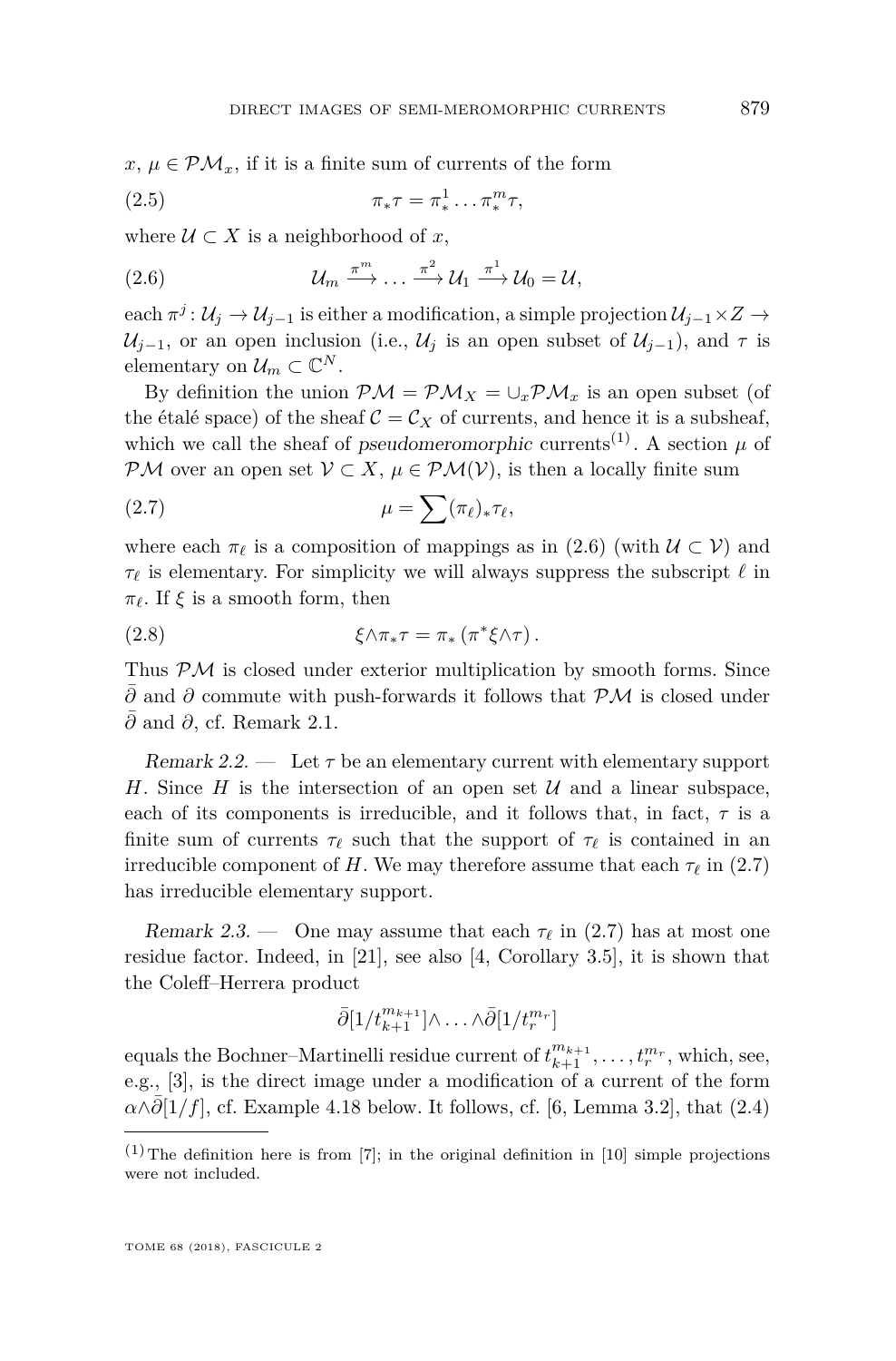is the direct image under another modification of a finite sum of elementary currents with at most one residue factor.

PROPOSITION 2.4. — Assume that  $\mu \in \mathcal{PM}$  has support on the subvariety  $V \subset X$ .

- <span id="page-6-1"></span>(1) If the holomorphic function *h* vanishes on *V*, then  $\bar{h}\mu = 0$  and  $dh \wedge \mu = 0.$
- <span id="page-6-2"></span>(2) If  $\mu$  has bidegree  $(*, p)$  and codim  $V > p$ , then  $\mu = 0$ .

This proposition is from [\[10\]](#page-25-6); for the adaption to nonsmooth *X*, see [\[7,](#page-25-7) Proposition 2.3]. Part [\(1\)](#page-6-1) means that the action of the current  $\mu$  only involves holomorphic derivatives of test forms. We refer to part [\(2\)](#page-6-2) as the dimension principle. We will also need, [\[6,](#page-25-14) Proposition 1.2]:

<span id="page-6-3"></span>PROPOSITION 2.5. — If  $\pi: X' \to X$  is a modification, then  $\pi_*\colon \mathcal{PM}(X') \to \mathcal{PM}(X)$  is surjective.

#### <span id="page-6-0"></span>**2.2. Basic operations on pseudomeromorphic currents**

Assume that  $\mu$  is pseudomeromorphic on *X* and that  $V \subset X$  is a sub-variety. It was proved in [\[10\]](#page-25-6), see also [\[7\]](#page-25-7), that the restriction of  $\mu$  to the open set  $X \setminus V$  has a natural pseudomeromorphic extension  $1_{X \setminus V} \mu$  to X. In [\[10\]](#page-25-6) it was obtained as the value

(2.9) 
$$
\mathbb{1}_{X \setminus V} \mu := |f|^{2\lambda} \mu|_{\lambda=0}
$$

at  $\lambda = 0$  of the analytic continuation of the current valued function  $\lambda \mapsto$  $|f|^{2\lambda}\mu$ , where *f* is any tuple of holomorphic functions such that  $Z(f) = V$ . It follows that

<span id="page-6-5"></span><span id="page-6-4"></span>
$$
\mathbb{1}_V \mu := \mu - \mathbb{1}_{X \setminus V} \mu
$$

has support on *V*. It is proved in [\[10\]](#page-25-6) that this operation extends to all constructible sets and that  $(1.3)$  holds. If  $\alpha$  is a smooth form, then

(2.10) 
$$
\mathbb{1}_V(\alpha \wedge \mu) = \alpha \wedge \mathbb{1}_V \mu.
$$

Moreover, if  $\pi: X' \to X$  is a modification, a simple projection or an open inclusion and  $\mu = \pi_* \mu'$ , then

(2.11) 
$$
\mathbb{1}_V \mu = \pi_* \left( \mathbb{1}_{\pi^{-1} V} \mu' \right).
$$

In this paper it is convenient to express  $1_{X\setminus V}\mu$  as a limit of currents that are pseudomeromorphic themselves.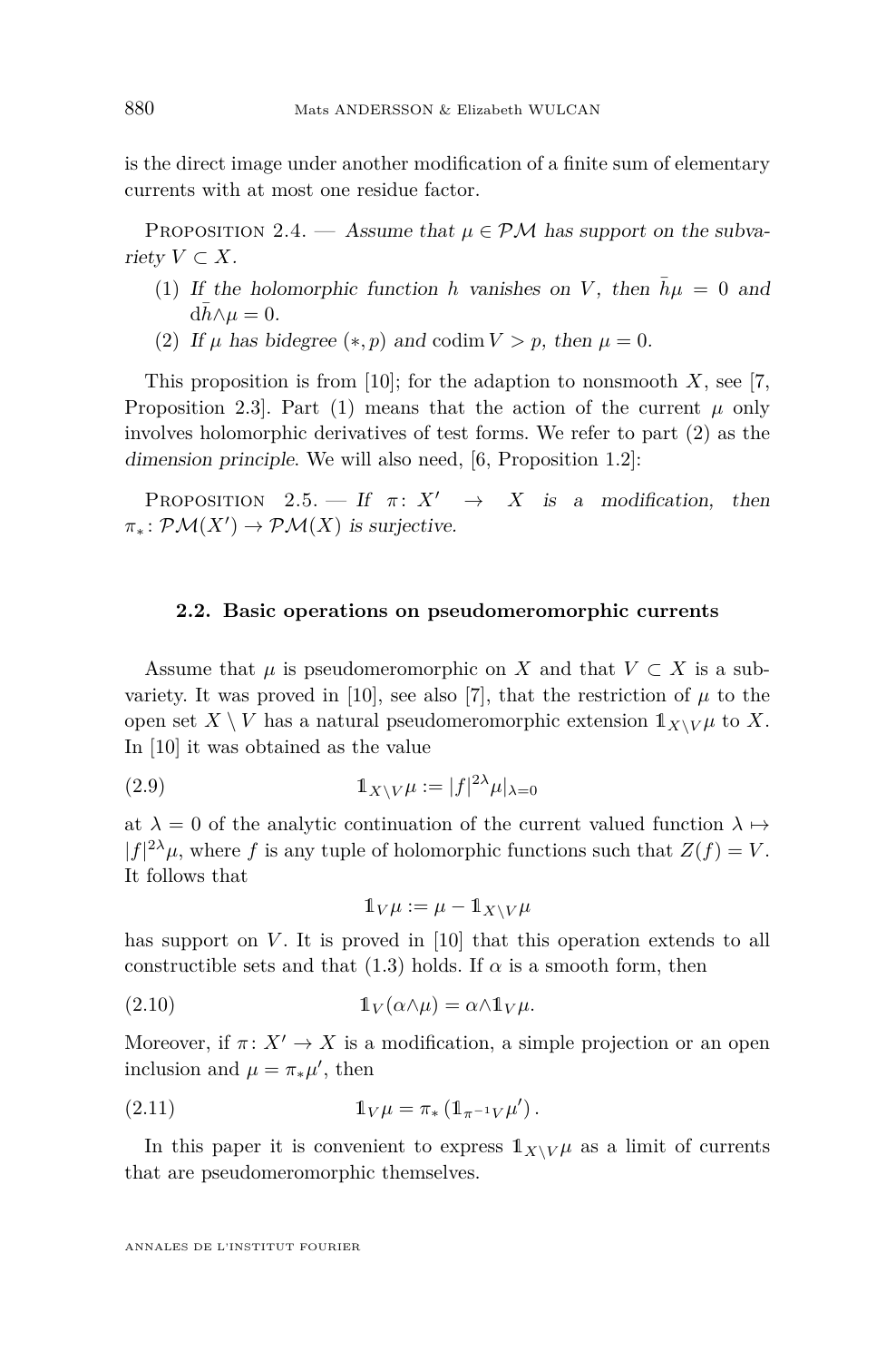<span id="page-7-0"></span>LEMMA 2.6. — Let *V* be a germ of a subvariety at  $x \in X$ , let f be a tuple of holomorphic functions whose common zero set is precisely *V* , let *v* be a positive and smooth function, and let  $\chi \sim \chi_{[1,\infty)}$ . For each germ of a pseudomeromorphic current *µ* at *x* we have

<span id="page-7-1"></span>(2.12) 
$$
\mathbb{1}_{X\setminus V}\mu = \lim_{\epsilon \to 0} \chi(|f|^2 v/\epsilon)\mu.
$$

Because of the factor  $v$ , the lemma holds just as well for a holomorphic section *f* of a Hermitian vector bundle.

In case *V* is a hypersurface and *f* is one single holomorphic function, or section of a line bundle, the lemma follows directly from Lemma 6 in [\[17\]](#page-25-15) by just taking  $T = f\mu$ . We will reduce the general case to this lemma. The proof of this lemma relies on the proof of Theorem 1.1 in [\[17\]](#page-25-15), which is quite involved. For a more direct proof of Lemma [2.6,](#page-7-0) see the proof of Proposition 3.4 in [\[1,](#page-25-16) Chapter 2].

Proof. — Let  $\pi: X' \to X$  be a smooth modification such that  $\pi^* f =$  $f^0 f'$ , where  $f^0$  is a holomorphic section of a Hermitian line bundle  $L \to X'$ and  $f'$  is a nonvanishing tuple of holomorphic sections of  $L^{-1}$ . In view of Proposition [2.5](#page-6-3) we can assume that  $\mu = \pi_* \mu'$ , where  $\mu'$  is pseudomeromorphic on  $X'$ . Then

$$
|\pi^* f|^2 \pi^* v = |f^0|^2 |f'|^2 \pi^* v,
$$

and from [\[17,](#page-25-15) Lemma 6] we thus have that

$$
\lim_{\epsilon \to 0} \chi(|\pi^* f|^2 \pi^* v/\epsilon)\mu' = \mathbb{1}_{X' \setminus \pi^{-1} V} \mu'.
$$

In view of  $(2.11)$  we get  $(2.12)$ .

Remark 2.7. — Lemma [2.6](#page-7-0) holds even if  $\chi = \chi_{[1,\infty)}$ . However, in general it is not obvious what  $\chi(|f|^2 v/\epsilon)\mu$  means. Let  $\chi^{\delta}$  be smooth approximands such that  $\chi^{\delta} \to \chi_{[1,\infty)}$ . It follows from the proof of Lemma 6 in [\[17\]](#page-25-15) that for small enough  $\epsilon$ , depending on  $\mu$ ,  $f$ , and  $v$ , the limit  $\lim_{\delta \to 0} \chi^{\delta}(|f|^2 v/\epsilon) \mu$  exists and is independent of the choice of  $\chi^{\delta}$ ; thus we can take it as the definition of  $\chi(|f|^2 v/\epsilon)\mu$ . In fact, it turns out that after a suitable change of real coordinates one can realize  $\chi(|f|^2 v/\epsilon) \mu$  as a tensor product of two currents. In particular we get

$$
\chi(|f|^2/\epsilon)\frac{1}{f}\cdot\xi = \int_{|f|^2>\epsilon}\frac{\xi}{f},
$$

cf. [\(1.1\)](#page-1-0).

We will need the following observation.

TOME 68 (2018), FASCICULE 2

$$
\qquad \qquad \Box
$$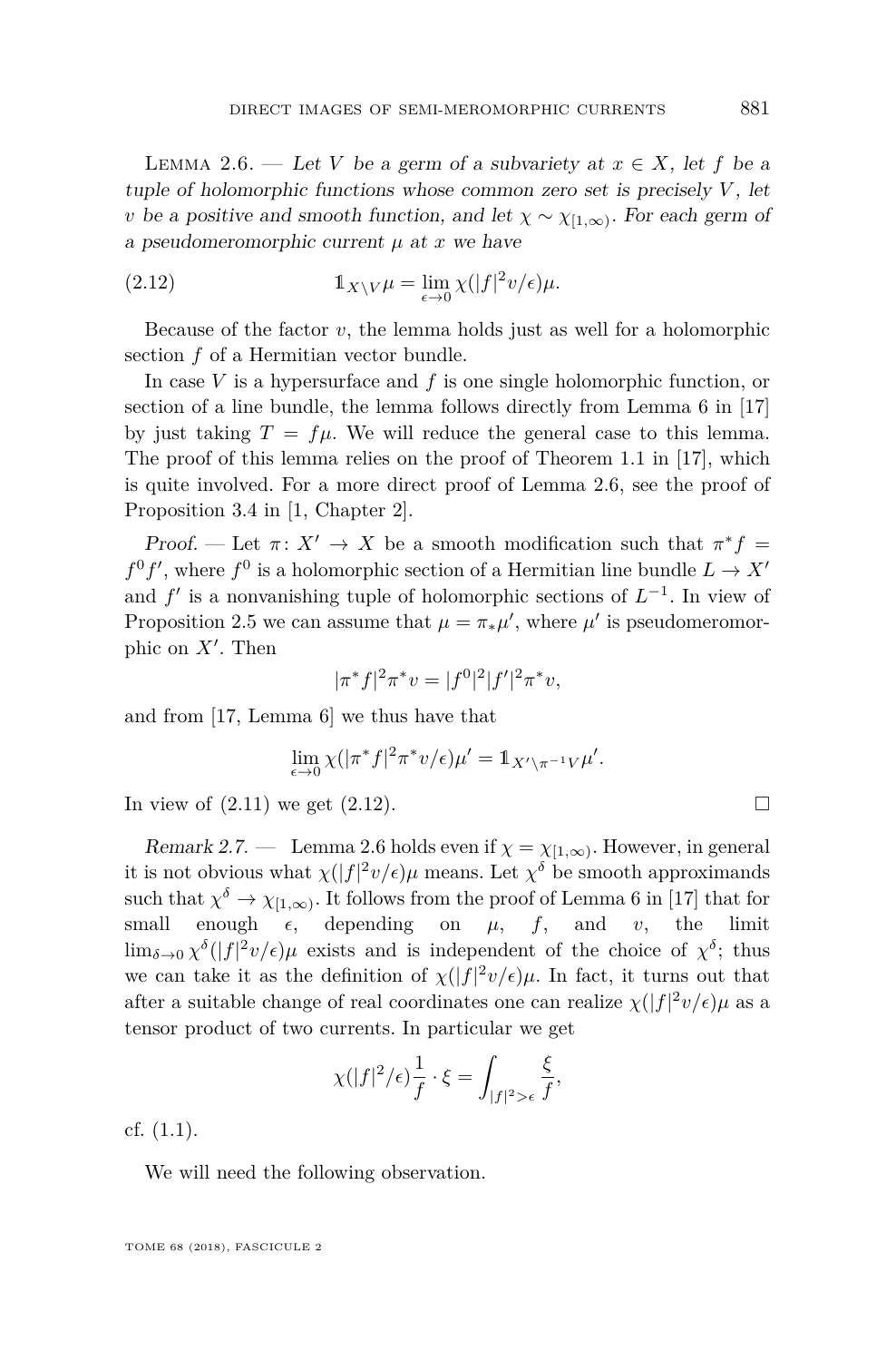LEMMA 2.8. — If  $\mu$  has the form [\(2.7\)](#page-5-1), then

$$
\mathbb{1}_V \mu = \sum_{\text{supp } \tau_\ell \subset \pi^{-1} V} \pi_* \tau_\ell.
$$

It follows from the proof below that we just as well can take the sum over all  $\ell$  such that the elementary supports of  $\tau_{\ell}$  are contained in  $\pi^{-1}V$ .

Proof. — In view of  $(2.11)$  we have that

$$
\mathbb{1}_V \mu = \sum_{\ell} \pi_* \left( \mathbb{1}_{\pi^{-1} V} \tau_{\ell} \right).
$$

If supp  $\tau_\ell \subset \pi^{-1}V$ , then clearly  $1\!\!1_{\pi^{-1}V}\tau_\ell = \tau_\ell$ . We now claim that if supp  $\tau_\ell$ is not contained in  $\pi^{-1}V$ , then  $1\pi^{-1}V\tau_{\ell} = 0$ . If supp  $\tau_{\ell} \not\subset \pi^{-1}V$ , the elementary support *H* of  $\tau_{\ell}$  is not contained in  $\pi^{-1}V$ . Assume that *H* has codimension *q*. Then  $\tau_{\ell}$  is of the form  $\tau_{\ell} = \alpha \wedge \tau'$ , where  $\alpha$  is smooth and  $\tau'$  is elementary of bidegree  $(0, q)$ . It follows from  $(2.10)$  that

$$
\mathbb{1}_{\pi^{-1}V}\tau_\ell=\alpha{\wedge}\mathbb{1}_{\pi^{-1}V}\tau'.
$$

By Remark [2.2](#page-5-2) we may assume that *H* is irreducible, and therefore  $\pi^{-1}V \cap$ *H* has codimension at least  $q + 1$  in U. Since  $1_{\pi^{-1}V} \tau'$  has support on  $\pi^{-1}V \cap H$  it must vanish in view of the dimension principle. Thus the lemma follows.

We now consider another fundamental operation on  $\mathcal{PM}$  introduced in [\[10\]](#page-25-6).

<span id="page-8-1"></span>PROPOSITION 2.9 ([\[10\]](#page-25-6)). — Given a holomorphic function *h* and a pseudomeromorphic current  $\mu$  there is a pseudomeromorphic current  $T$  such that  $T = (1/h)\mu$  in the open set where  $h \neq 0$  and  $\mathbb{1}_{\{h=0\}}T = 0$ .

Here *h* may just as well be a holomorphic section of a line bundle. Clearly this current *T* must be unique and we denote it by  $[1/h]\mu$ . In [\[10\]](#page-25-6) the current  $[1/h]$ *µ* was defined as  $(|h|^{2\lambda} \mu/h)|_{\lambda=0}$ .

<span id="page-8-2"></span>Remark 2.10. — Notice that<sup>(2)</sup>  $h[1/h]\mu = 1_{\{h\neq 0\}}\mu$ ; in particular,  $h[1/h]\mu \neq \mu$  in general. For example,  $z[1/z]\partial[1/z] = 0$ .

Since  $[1/h]\mu = (1/h)\mu$  in  $\{h \neq 0\}$  and  $[1/h]\mu = \mathbb{1}_{\{h \neq 0\}}[1/h]\mu$ , it follows from  $(2.12)$  that

<span id="page-8-0"></span>(2.13) 
$$
\left[\frac{1}{h}\right]\mu = \lim_{\epsilon \to 0} \chi(|h|^2 v/\epsilon)\frac{1}{h}\mu.
$$

 $(2)$  We have not exluded the possibility that *h* vanishes identically on some (or all) irreducible components of *X*.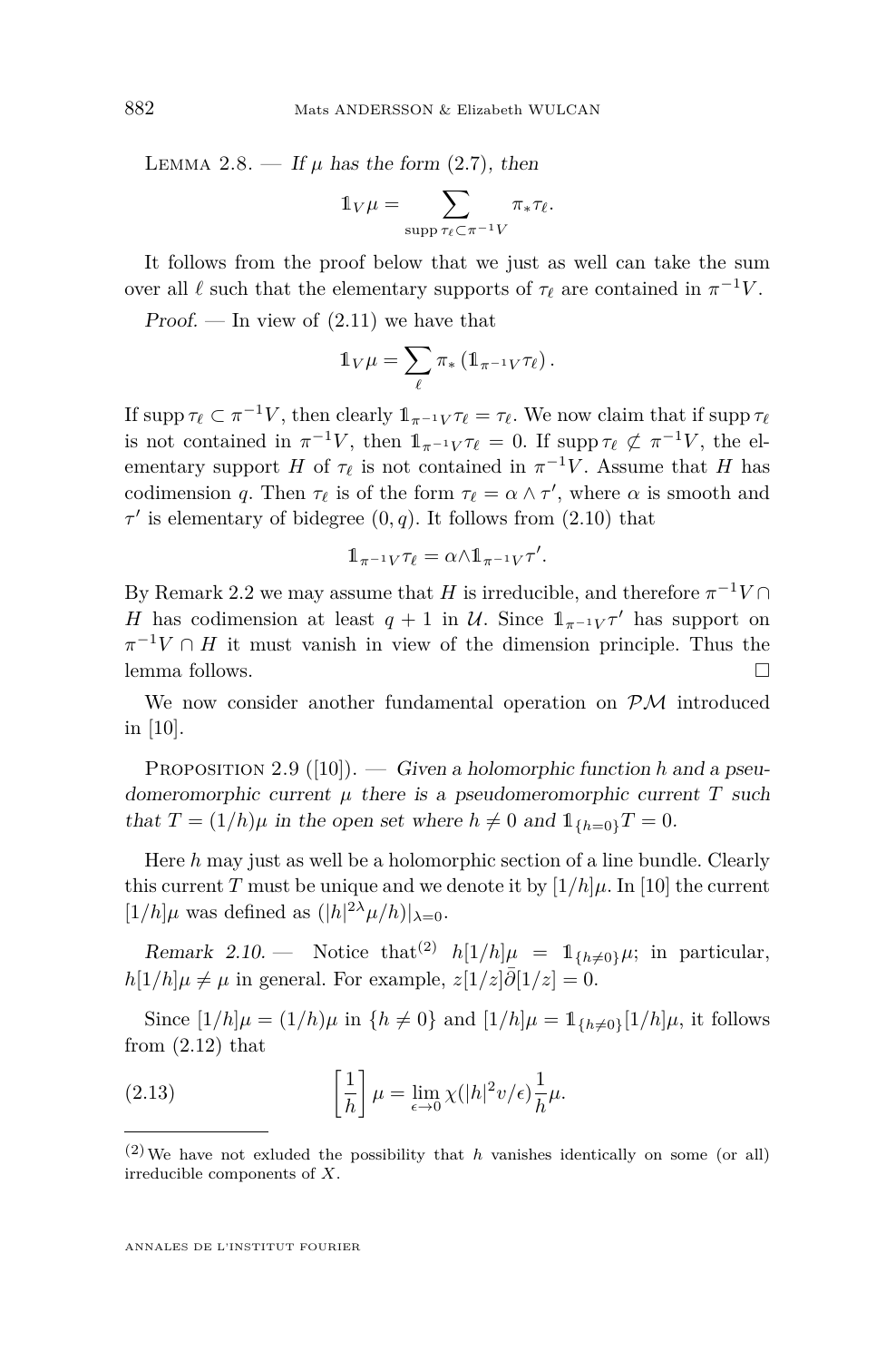One can also define

<span id="page-9-0"></span>(2.14) 
$$
\bar{\partial} \left[ \frac{1}{h} \right] \wedge \mu := \bar{\partial} \left( \left[ \frac{1}{h} \right] \mu \right) - \left[ \frac{1}{h} \right] \bar{\partial} \mu,
$$

i.e., so that "Leibniz's rule" holds. Notice that if  $\pi \colon X' \to X$  is a modification and  $\mu = \pi_* \mu'$ , then

<span id="page-9-2"></span>(2.15) 
$$
\left[\frac{1}{h}\right]\mu = \pi_*\left(\left[\frac{1}{\pi^*h}\right]\mu'\right), \quad \bar{\partial}\left[\frac{1}{h}\right]\wedge\mu = \pi_*\left(\bar{\partial}\left[\frac{1}{\pi^*h}\right]\wedge\mu'\right).
$$

This follows, e.g., from [\(2.8\)](#page-5-3) and [\(2.13\)](#page-8-0). It is also readily checked that

(2.16) 
$$
\bar{\partial}\left(\bar{\partial}\left[\frac{1}{h}\right]\wedge\mu\right) = -\bar{\partial}\left[\frac{1}{h}\right]\wedge\bar{\partial}\mu.
$$

<span id="page-9-3"></span>Remark 2.11. — Since  $[1/f][1/g] = [1/(fg)] = [1/g][1/f]$  it follows from  $(2.14)$  that

$$
\bar{\partial}\left[\frac{1}{f}\right]\cdot\left[\frac{1}{g}\right]+\left[\frac{1}{f}\right]\bar{\partial}\left[\frac{1}{g}\right]=\bar{\partial}\left[\frac{1}{g}\right]\cdot\left[\frac{1}{f}\right]+\left[\frac{1}{g}\right]\bar{\partial}\left[\frac{1}{f}\right].
$$

However, it is not true in general that  $[1/g]\partial[1/f] = \partial[1/f] \cdot [1/g]$ . For instance,  $[1/z]\bar{\partial}[1/z] = 0$ , whereas  $\bar{\partial}[1/z] \cdot [1/z] = \bar{\partial}[1/z^2]$ .

We now consider tensor products and direct images under simple projections.

LEMMA 2.12. — If  $\mu \in \mathcal{PM}_X$  and  $\mu' \in \mathcal{PM}_{X'}$ , then  $\mu \otimes \mu' \in \mathcal{PM}_{X \times X'}$ .

This is precisely [\[6,](#page-25-14) Lemma 3.3]. It is easy to verify that

(2.17) 
$$
\mathbb{1}_{V \times V'} \mu \otimes \mu' = \mathbb{1}_V \mu \otimes \mathbb{1}_{V'} \mu'.
$$

<span id="page-9-1"></span>LEMMA 2.13. — Assume that  $p: Z \times W \to Z$  is a simple projection. If  $\mu$  is in  $\mathcal{PM}_{Z\times W}$  and  $p^{-1}K \cap \text{supp }\mu$  is compact for each compact set *K* ⊂ *Z*, then  $p_*\mu$  is in  $\mathcal{PM}_Z$ .

Proof. — Since pseudomeromorphicity is a local property, after multiplying  $\mu$  if necessary by a suitable cutoff function we can assume that  $\mu$ has compact support. By compactness and a partition of unity we then have a finite representation  $\mu = \sum_{\ell} \pi_{*} \tau_{\ell}$ . Now the lemma follows from the very definition of PM.

Example 2.14. — Assume that  $\tau$  is an elementary current on *X*, *p* is a simple projection  $X \times X' \to X$ , and  $\chi$  is any test form in X<sup> $\prime$ </sup> with total integral 1. Then the tensor product  $\tau \otimes \chi$  is an elementary current in  $X \times X'$ such that  $p_*(\tau \otimes \chi) = \tau$ .

The following result provides a new, quite natural definition of pseudomeromorphicity.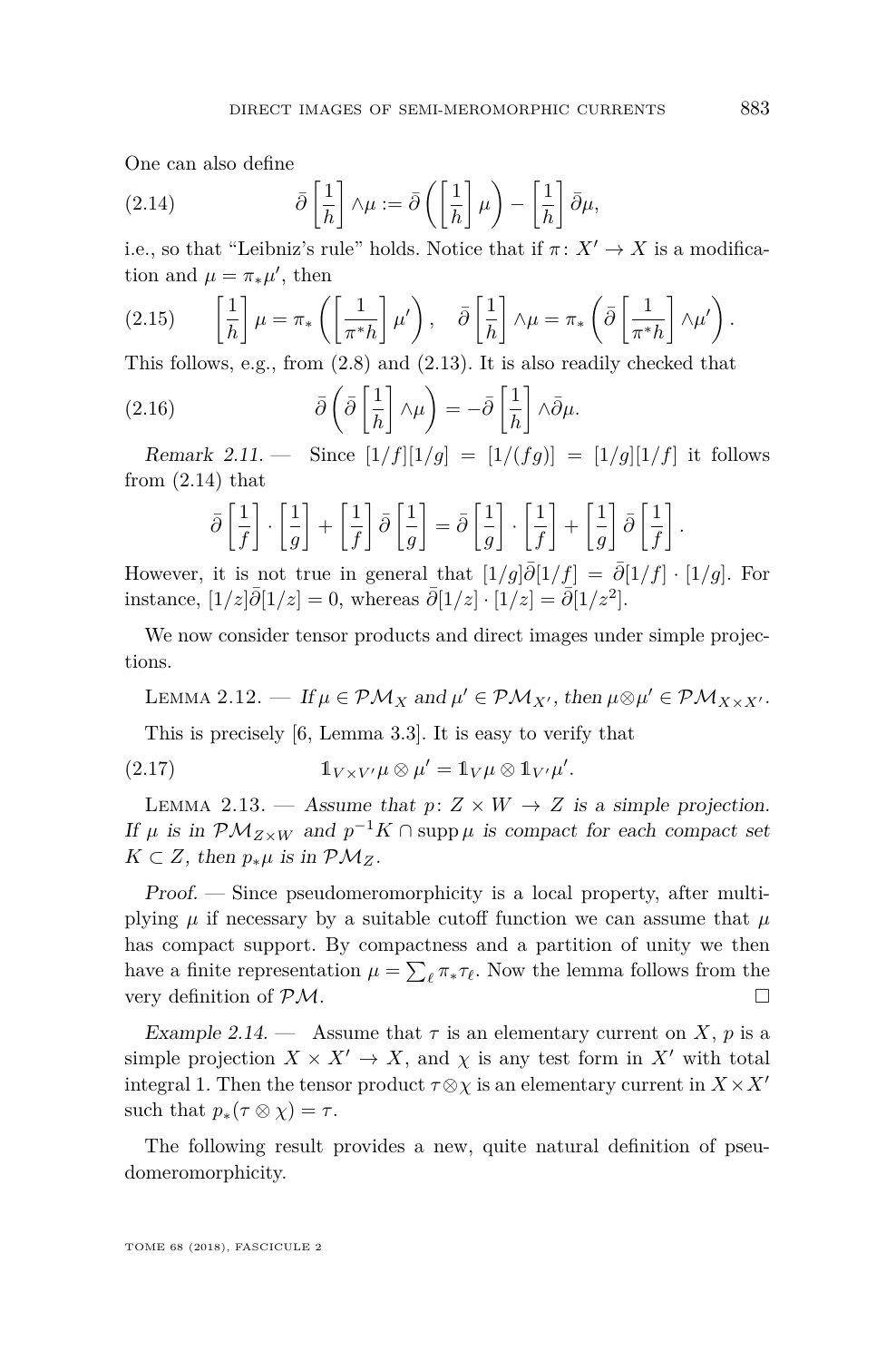<span id="page-10-2"></span><span id="page-10-0"></span>THEOREM 2.15.

(1) Assume that *X* is smooth. Then a germ of a current  $\mu$  at  $x \in X$  is pseudomeromorphic if and only if it is a finite sum

(2.18) 
$$
\mu = \sum_{\ell} (f_{\ell})_{*} \tau_{\ell},
$$

<span id="page-10-1"></span>where  $f_\ell: U_\ell \to X$  are holomorphic mappings and  $\tau_\ell$  are elementary.

<span id="page-10-3"></span>(2) If *X* is a reduced space of pure dimension and  $\pi: X' \to X$  is a smooth modification, then a current  $\mu$  on  $\overline{X}$  is pseudomeromorphic if and only if there is a pseudomeromorphic current  $\mu'$  on  $X'$  such that  $\mu = \pi_* \mu'.$ 

Proof. — By definition a germ of a pseudomeromorphic current is of the form [\(2.18\)](#page-10-1). Now assume that  $f: U \to X$  is any holomorphic mapping and  $\tau$  is elementary in  $\mathcal{U} \subset \mathbb{C}^N$ . Let  $F: \mathcal{U} \to \mathcal{U} \times X$  be the mapping  $F(s) = (s, f(s))$ . Let  $\widetilde{F}$  be *F* considered as a biholomorphism onto the graph  $\Gamma \subset \mathcal{U} \times X$  and let  $i: \Gamma \to \mathcal{U} \times X$  be the natural injection. Then clearly  $F_*\tau$  is pseudomeromorphic on  $\Gamma$  and in view of [\[6,](#page-25-14) Theorem 1.1(i)],  $F_*\tau = i_*\bar{F}_*\tau$  is pseudomeromorphic in  $\mathcal{U} \times X$ . Clearly, it has compact support in  $\mathcal{U} \times X$ . If p is the projection  $\mathcal{U} \times X \to X$ , we can therefore apply Lemma [2.13,](#page-9-1) and conclude that  $f_*\tau = p_* F_*\tau$  is pseudomeromorphic in X. Thus part [\(1\)](#page-10-2) is proved. Part [\(2\)](#page-10-3) is just Proposition [2.5.](#page-6-3)  $\Box$ 

<span id="page-10-4"></span>COROLLARY 2.16. — Assume that  $f: W \to X$  is a holomorphic mapping and *X* is smooth. If  $\mu$  is pseudomeromorphic on *W* with compact support, then  $f_*\mu$  is pseudomeromorphic on X.

Proof. — We may assume that  $\mu = \pi_* \tau$ , where  $\pi : \mathcal{U} \to W$  is a mapping as in the definition of pseudomeromorphicity and  $\tau$  is elementary in  $\mathcal{U}$ . Then we can apply Theorem [2.15](#page-10-0)[\(1\)](#page-10-2) to the mapping  $f \circ \pi : \mathcal{U} \to X$ . It follows that  $f_*\mu = f_*\pi_*\tau = (f \circ \pi)_*\tau$  is pseudomeromorphic in X.

Remark 2.17. — Notice that in the proof of Theorem [2.15](#page-10-0) we only used [\[6,](#page-25-14) Theorem 1.1(i)], which asserts that  $i_*$  maps  $\mathcal{PM}_W$  into  $\mathcal{PM}_X$ if  $i: W \to X$  is an embedding of a reduced pure-dimensional space W into a manifold  $X$ , in the relatively simple case when  $W$  is a smooth submanifold. The general case now follows from Corollary [2.16.](#page-10-4) Part (ii) of [\[6,](#page-25-14) Theorem 1.1] is a partial converse: If  $\mu = i_* \nu$  is pseudomeromorphic in X and  $\mathbb{1}_{W_{\text{sing}}}\mu = 0$ , then  $\nu$  is pseudomeromorphic on W. The proof of this fact relies on the possibility to make a so-called strong resolution. This means that there is a resolution  $X' \to X$  that is a biholomorphism outside W, and such that the strict transform of *W* is a smooth resolution of *W*.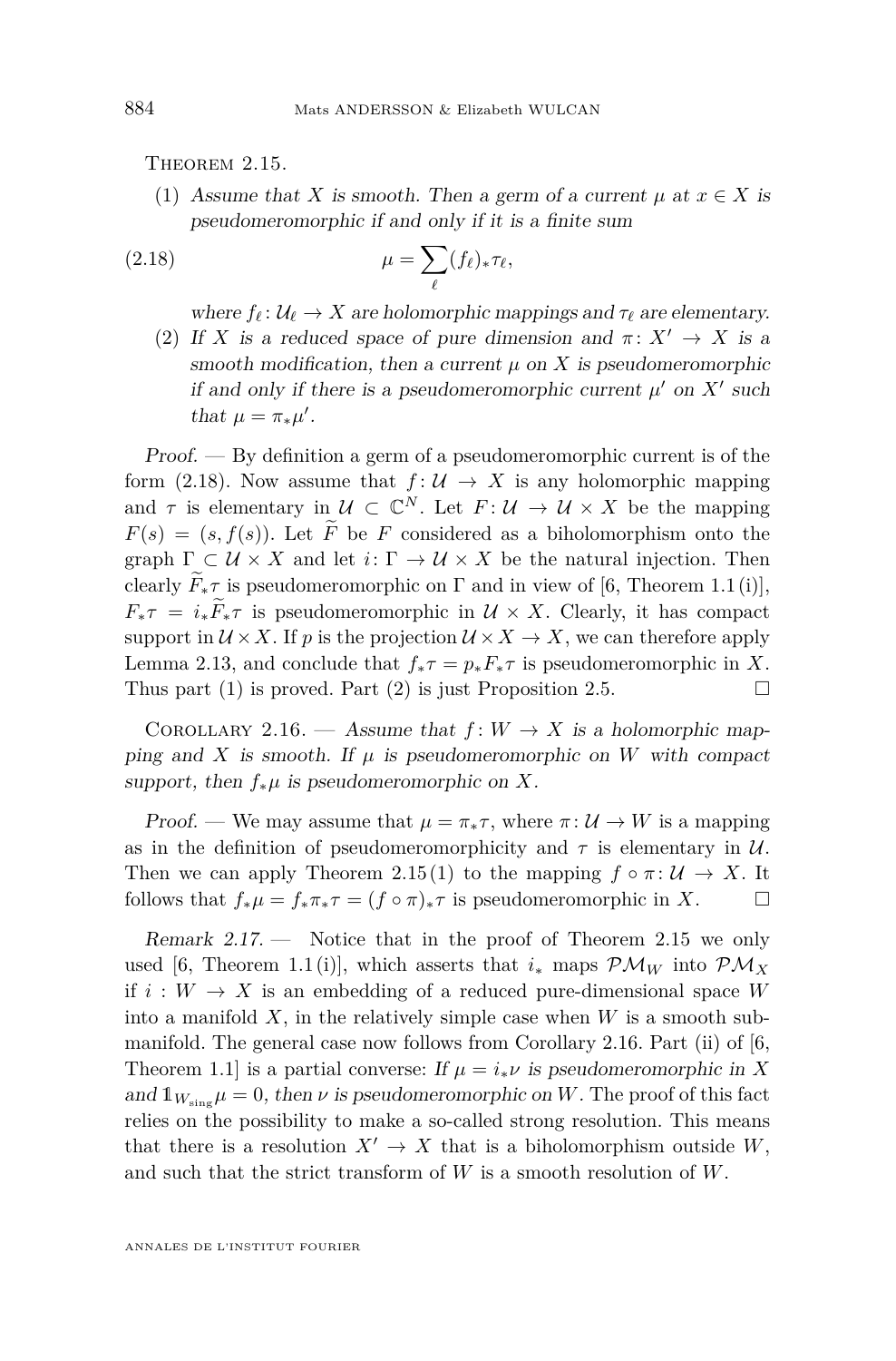### <span id="page-11-0"></span>**3. Action of holomorphic differential operators and vector fields**

Let X be a reduced analytic space of pure dimension. We already know that  $\partial$  maps  $\mathcal{PM}_X$  into itself. We shall now consider a more general statement, and to this end we need the following result that is interesting in itself.

<span id="page-11-1"></span>PROPOSITION 3.1. — Assume that  $\mu \in \mathcal{PM}_x$  where  $x \in X$ . If  $h \in \mathcal{O}_x$ is not identically zero on any irreducible component of  $X$  at  $x$ , then there is  $\mu' \in \mathcal{PM}_x$  such that  $h\mu' = \mu$ .

<span id="page-11-2"></span>Remark 3.2.  $\qquad$  By a partition of unity we can get a global such  $\mu'$  if  $\mu$  and *h* are global. If  $\mu$  has compact support in  $\mathcal{U} \subset X$  we can choose  $\mu'$ with compact support in  $U$ .

Remark 3.3. — If  $\mu$  has support on *V* we may assume as well that  $\mu'$ has. Indeed,  $\mu = \mathbb{1}_V \mu = \mathbb{1}_V h \mu' = h \mathbb{1}_V \mu'$ , so we can replace a given solution  $\mu'$  by  $1_V \mu'$ .

Example 3.4. — Proposition [3.1](#page-11-1) is not true if *h* is anti-holomorphic. In fact, if  $\bar{z}\mu' = 1$ , then  $[1/z]\mu'$  is equal to  $1/|z|^2$  outside 0. Thus  $\lim_{\epsilon \to 0} \chi(|z|^2/\epsilon) \mu'/z$  does not exist, and hence  $\mu'$  cannot be pseudomeromorphic, cf. Proposition [2.9](#page-8-1) and [\(2.13\)](#page-8-0).

Proof of Proposition [3.1.](#page-11-1) — First assume that  $\tau$  is an elementary pseudomeromorphic current in  $\mathbb{C}_t^N$  and *h* is a monomial. By induction it is enough to assume that  $h = t_1$ . If  $t_1$  is a residue factor in  $\tau$ , then we just raise the power of  $t_1$  in that factor one unit. Otherwise we take  $\tau' = (1/t_1)\tau$ . Then  $h\tau' = \tau$ .

We may assume that  $\mu = \pi_* \tau$ , where  $\pi : \mathcal{U} \to X$  and  $\tau$  is elementary of the form [\(2.4\)](#page-4-0). By Hironaka's theorem we can find a modification  $\nu : U' \rightarrow$ U such that, locally in  $\mathcal{U}'$ ,  $\nu^* \pi^* h$  is a monomial and  $\nu^* t_j$  are monomials (times nonvanishing functions). By a partition of unity in  $\mathcal{U}'$  and repeated use of [\(2.15\)](#page-9-2) it follows that  $\tau$  is a finite sum of currents  $\nu_*\tau'$ , where

$$
\tau' := \nu^* \alpha \wedge \left[\frac{1}{\nu^* t_1^{m_1}}\right] \dots \left[\frac{1}{\nu^* t_k^{m_k}}\right] \bar{\partial} \left[\frac{1}{\nu^* t_{k+1}^{m_{k+1}}}\right] \wedge \dots \wedge \bar{\partial} \left[\frac{1}{\nu^* t_r^{m_r}}\right].
$$

Each such term is a sum of elementary currents  $\tau_{\ell}$  in view of [\(2.14\)](#page-9-0). By the first part of the proof there are elementary currents  $\tau'_{\ell}$  in  $\mathcal{U}'$  such that  $\nu^* \pi^* h \tau'_{\ell} = \tau_{\ell}$ . Now the proposition follows in view of [\(2.8\)](#page-5-3).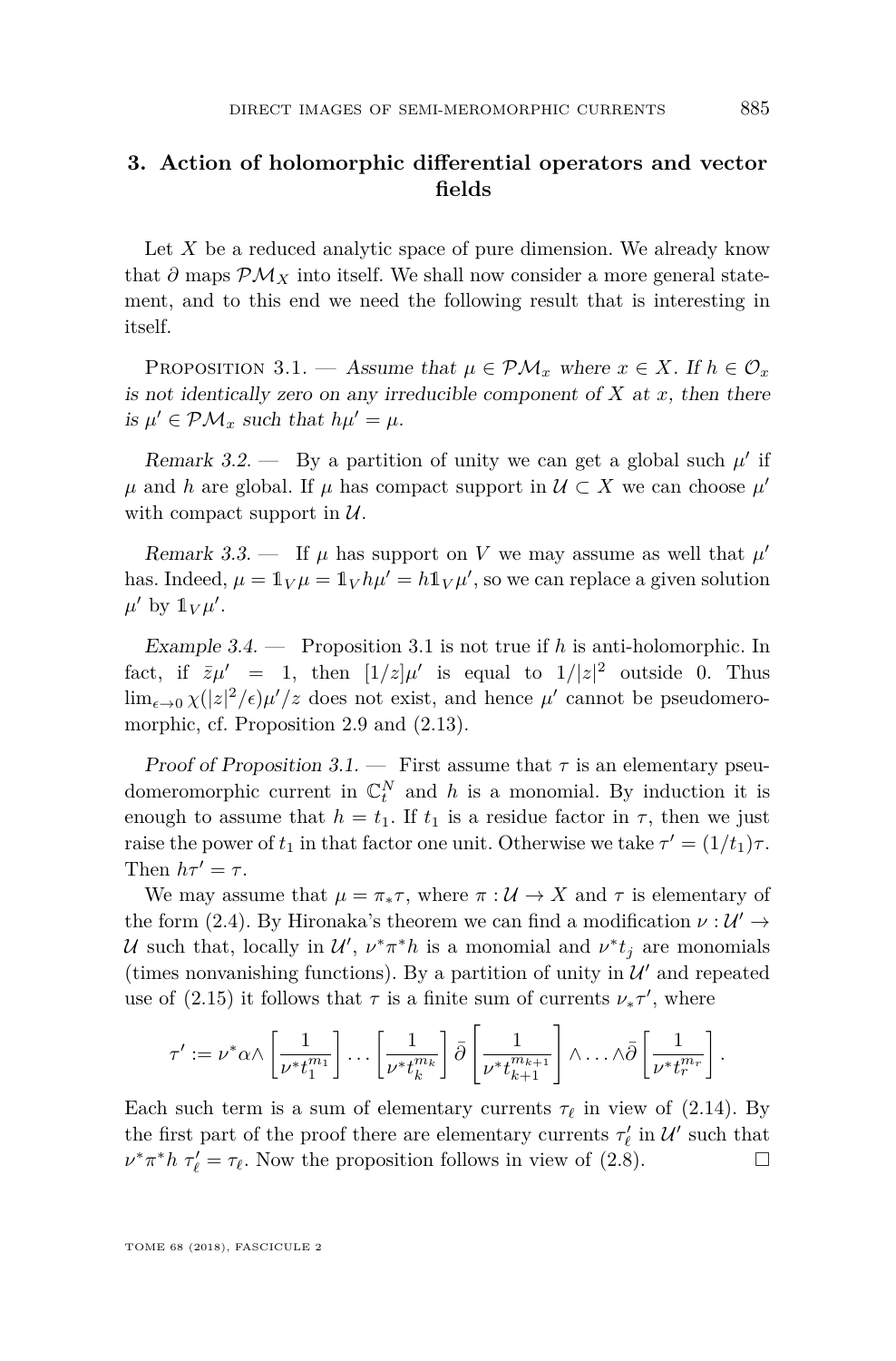<span id="page-12-2"></span><span id="page-12-1"></span>THEOREM 3.5. — Assume that *X* is smooth at  $x \in X$ .

(1) If *z* is a local holomorphic coordinate system at *x* and

(3.1) 
$$
\mu = \sum_{|I|=p}^{\prime} \mu_I \wedge dz_I
$$

is a germ in  $\mathcal{PM}_x$ , then each  $\mu_I$  is in  $\mathcal{PM}_x$ .

<span id="page-12-0"></span>(2) If  $\xi$  is a germ of a holomorphic vector field, then the contraction *ξ*¬*µ* and the Lie derivative *Lξµ* are in PM*x*.

Notice that [\(2\)](#page-12-0) is not true for anti-holomorphic vector fields. For example,  $\mu = (\partial/\partial \bar{z})$  $\neg \partial (1/z)$  is a nonzero current of degree 0 with support at 0. In view of the dimension principle, it cannot be pseudomeromorphic.

Proof. — We will first assume that  $\mu$  has bidegree  $(n,*)$  so that  $\mu =$  $\hat{\mu} \wedge dz$ , where  $\hat{\mu}$  has bidegree  $(0, *)$ , and show that  $\hat{\mu}$  is pseudomeromorphic. We may assume that  $\mu = \pi_*(\tau \wedge ds)$ , where  $\pi : \mathcal{U} \to X$  is a mapping as in the definition of pseudomeromorphicity, *s* are local coordinates in  $U \subset \mathbb{C}^m$ , and  $\tau$  is elementary. Since  $\pi$  has generically surjective differential, we can write  $s = (s', s'') = (s'_1, \ldots, s'_n, s''_{n+1}, \ldots, s'_m)$  so that  $h := det(\partial \pi/\partial s') = det(\partial z/\partial s')$  is generically nonvanishing in U. By Proposition [3.1](#page-11-1) and Remark [3.2](#page-11-2) there is a pseudomeromorphic  $\tau'$  with compact support in  $U$  such that  $h\tau' = \tau$  in  $U$ . Now

$$
\hat{\mu} \wedge dz = \pi_*(\tau \wedge ds) = \pi_*(\tau' \wedge h ds' \wedge ds'') = \pi_*(\tau' \wedge \pi^* dz \wedge ds'')
$$
  
=  $\pm \pi_*(\tau' \wedge ds'') \wedge dz.$ 

Thus  $\hat{\mu} = \pm \pi_*(\tau' \wedge ds'')$  is pseudomeromorphic. In general,  $\mu_I \wedge dz =$  $\pm \mu \wedge dz_{I^c}$ , where  $I^c$  is the complementary multiindex of *I*. It follows from above that  $\mu_I$  is pseudomeromorphic. Thus [\(1\)](#page-12-1) follows.

The first statement of [\(2\)](#page-12-0) follows immediately from [\(1\)](#page-12-1), and the second one follows since  $L_{\xi}\mu = \partial(\xi \neg \mu) + \xi \neg(\partial \mu)$ .

## **3.1.** The sheaves  $\mathcal{PM}_{X}^{Z}$  and  $\mathcal{W}_{X}^{Z}$

Let *X* be a reduced analytic space, let  $Z \subset X$  be a (reduced) subspace of pure dimension, and denote by  $\mathcal{PM}_{X}^Z$  the subsheaf of  $\mathcal{PM}_{X}$  of currents that have support on *Z*. We say that  $\mu \in \mathcal{PM}_X^Z$  has the standard extension property, SEP, on *Z* if  $1_W \mu = 0$  in *U* for each subvariety  $W \subset U \cap Z$  of positive codimension, where  $\mathcal U$  is any open set in  $X$ . Let  $\mathcal W^Z_X$  be the subsheaf of  $\mathcal{PM}_X^Z$  of currents with the SEP on *Z*. In case  $Z = X$  we usually write  $\mathcal{W}_X$  rather than  $\mathcal{W}_X^X$ .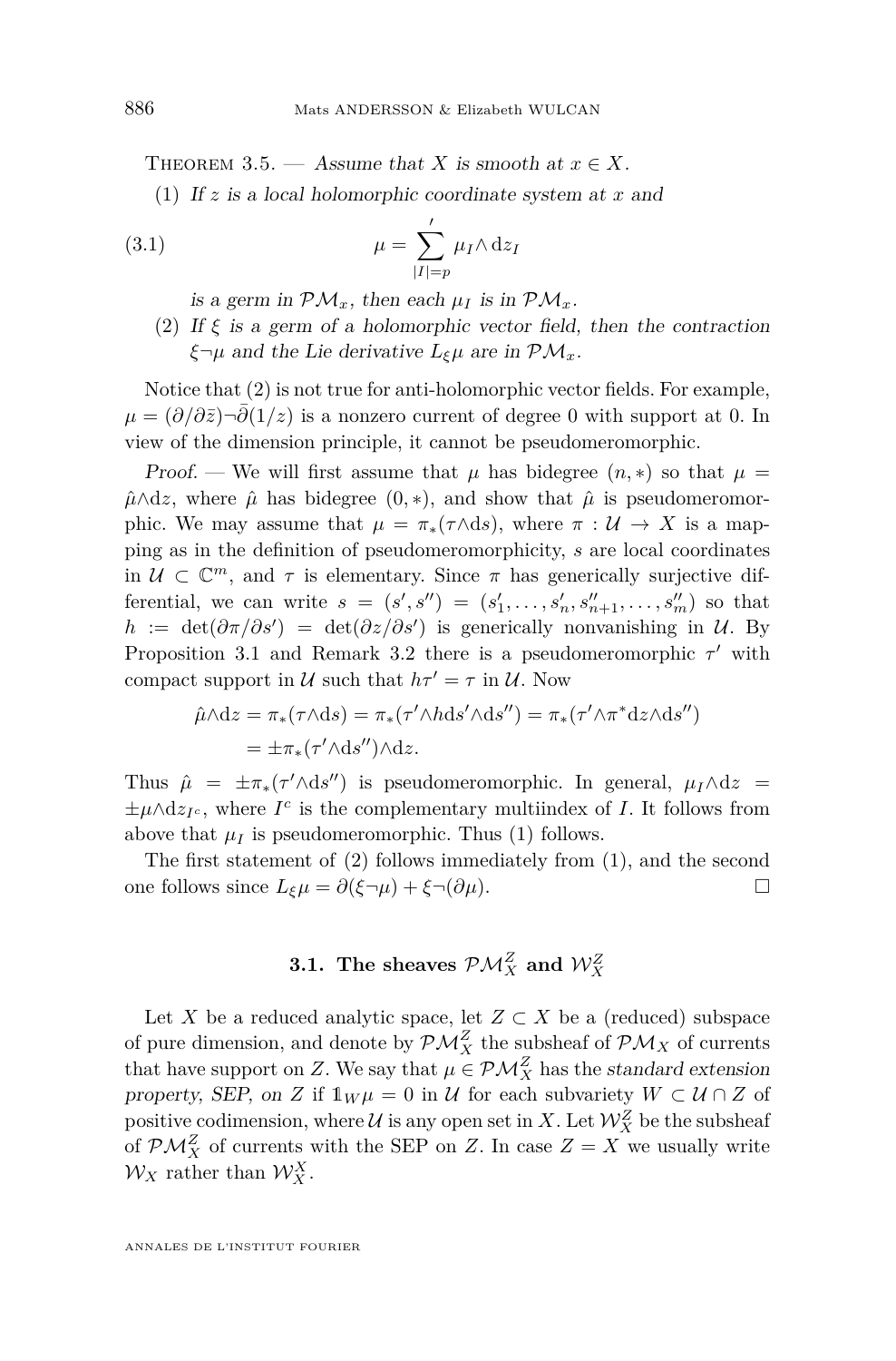Example 3.6. — Note that an elementary current in  $\mathcal{U}$  with elementary support *H* is in  $\mathcal{W}_{\mathcal{U}}^H$ .

It is easy to see that Theorem [3.5](#page-12-2) holds for  $\mathcal{PM}_X^Z$  as well, since neither *∂* nor contraction can increase support. Somewhat less obvious is that also the SEP is preserved.

THEOREM 3.7. — The sheaf  $\mathcal{W}_X^Z$  is invariant under  $\partial$ , and the state-ments in Theorem [3.5](#page-12-2) hold for  $\mathcal{W}_X^Z$  instead of  $\mathcal{PM}$ .

<span id="page-13-2"></span>This theorem is a consequence of the following general equalities.

PROPOSITION 3.8. — Assume that  $\mu$  is a pseudomeromorphic current on *X*. If  $V \subset X$  is any analytic subset, then

(3.2) 
$$
\mathbb{1}_V \partial \mu = \partial \mathbb{1}_V \mu.
$$

If *ξ* is a holomorphic vector field, then

<span id="page-13-1"></span>(3.3) 
$$
\mathbb{1}_V \xi \neg \mu = \xi \neg \mathbb{1}_V \mu.
$$

Proof. — Note that  $(3.3)$  follows in view of  $(2.12)$ . Let us therefore focus on [\(3.2\)](#page-13-2). By [\(1.3\)](#page-2-2) it is enough to consider  $V = Z(h)$ , where h is a nontrivial holomorphic function. Take  $\chi \sim \chi_{[1,\infty)}$  and let  $\chi_{\epsilon} = \chi(|h|^2/\epsilon)$ . Now

<span id="page-13-3"></span>(3.4) 
$$
\chi_{\epsilon} \partial \mu = \partial(\chi_{\epsilon} \mu) - \partial \chi_{\epsilon} \wedge \mu.
$$

If the last term tends to 0 when  $\epsilon \to 0$ , after taking limits we get that  $1_{h\neq0}\partial\mu = \partial(1_{h\neq0}\mu)$ , which is equivalent to [\(3.2\)](#page-13-2). Let  $\hat{\chi}(t) = t\chi'(t) + \chi(t)$ , and notice that also  $\hat{\chi} \sim \chi_{[1,\infty)}$ . According to Proposition [3.1](#page-11-1) there is a pseudomeromorphic  $\mu'$  such that  $\mu = h\mu'$ . The last term in [\(3.4\)](#page-13-3) is therefore

$$
\chi'(|h|^2/\epsilon)\bar{h}\partial h \wedge \mu/\epsilon = \chi'(|h|^2/\epsilon)|h|^2\partial h \wedge \mu'/\epsilon = \hat{\chi}(|h|^2/\epsilon)\partial h \wedge \mu' - \chi_{\epsilon}\partial h \wedge \mu',
$$
  
which tends to  $1_{h\neq 0}\partial h \wedge \mu' - 1_{h\neq 0}\partial h \wedge \mu' = 0.$ 

#### **4. Almost semi-meromorphic currents**

<span id="page-13-0"></span>We say that a current on *X* is semi-meromorphic if it is of the form  $\omega[1/f]$ , where f is a generically nonvanishing holomorphic section of a line bundle  $L \to X$  and  $\omega$  is a smooth form with values in L. For simplicity we will often omit the brackets [ ] indicating principal value in the sequel. Since furthermore  $\omega[1/f] = [1/f]\omega$  when  $\omega$  is smooth we can write just *ω/f*.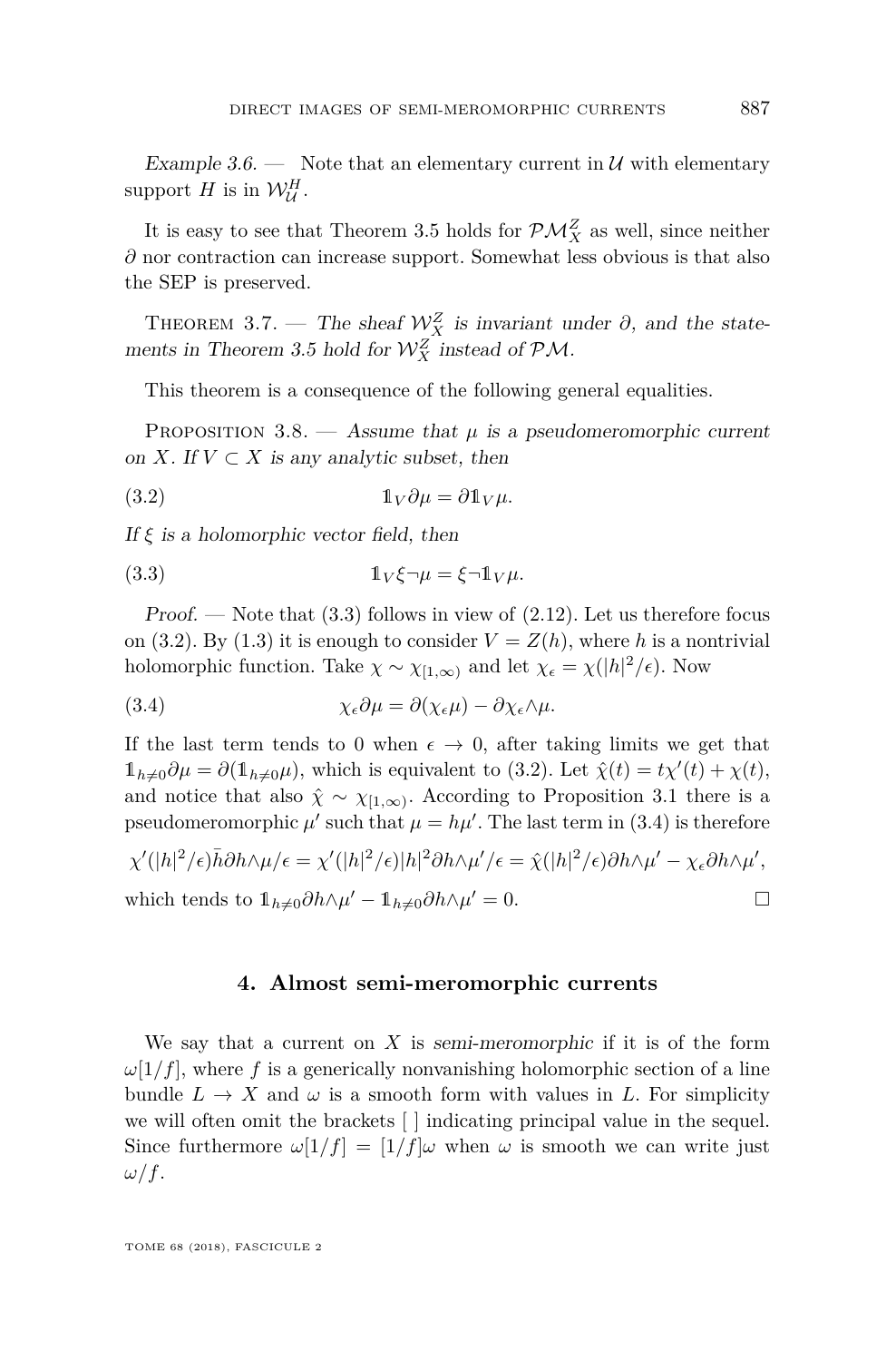#### <span id="page-14-0"></span>**4.1. The algebra** *ASM*(*X*)

Let *X* be a pure-dimensional reduced analytic space. We say that a current *a* is almost semi-meromorphic in *X*,  $a \in ASM(X)$ , if there is a modification  $\pi: X' \to X$  such that

$$
(4.1) \t\t a = \pi_*(\omega/f),
$$

where  $\omega/f$  is semi-meromorphic in X'. We say that *a* is almost smooth in *X* if one can choose  $f$  to be nonvanishing. We can assume that  $X'$  is smooth because otherwise we take a smooth modification  $\pi' : X'' \to X'$ and consider the pullbacks of *f* and  $\omega$  to  $X''$ , cf. [\(2.15\)](#page-9-2). If nothing else is said we tacitly assume that  $X'$  is smooth.

Notice that if  $U \subset X$  is an open subset, then the restriction  $a_{\mathcal{U}}$  of  $a \in$  $ASM(X)$  to U is in  $ASM(\mathcal{U})$ . In fact, if [\(4.1\)](#page-14-0) holds, then  $\mathcal{U}' := \pi^{-1}\mathcal{U} \to \mathcal{U}$ is a modification of U, and  $a_U$  is the direct image of the restriction of  $\omega/f$ to  $\mathcal{U}'$ .

If *V* has positive codimension in  $\mathcal{U} \subset X$ , then  $\pi^{-1}V$  has positive codimension in  $U'$  and  $1\!\!1_V a = \pi_*(1\!\!1_{\pi^{-1}V}(\omega/f)) = \pi_*(\omega 1_{\pi^{-1}V}(1/f)) = 0$  in  $U$ , cf.  $(2.11)$ ,  $(2.10)$ , and the dimension principle. Thus  $ASM(X)$  is contained in  $W(X)$ .

Remark 4.1. — One can introduce a notion "locally almost semi-meromorphic current" and consider the associated sheaf. However, for the moment we have no need for such a concept.

Example 4.2. — Assume that  $X = \{zw = 0\} \subset \mathbb{C}^2$ . Let  $a: X \to \mathbb{C}$  be 1 and 0 on the *z*-axis and the *w*-axis, respectively, except at the origin. Then *a* is almost smooth. Indeed the normalization  $\nu : \tilde{X} \to X$  consists of two disjoint components and  $a = \nu_*\tilde{a}$ , where  $\tilde{a}$  is 0 and 1, respectively, on these components.

Given a modification  $\pi: X' \to X$ , let  $\text{sing}(\pi) \subset X'$  be the (analytic) set where  $\pi$  is not a biholomorphism. By the definition of a modification it has positive codimension. Let *a* be given by [\(4.1\)](#page-14-0) and let  $Z \subset X'$  be the zero set of *f*. By assumption also *Z* has positive codimension. Notice that  $a \in \text{ASM}(X)$  is smooth outside  $\pi(Z \cup \text{sing}(\pi))$  which has positive codimension in *X*. We let *ZSS*(*a*), the Zariski-singular support of *a*, be the smallest Zariski-closed set  $V \subset X$  such that *a* is smooth outside *V*.

Example 4.3. — Assume that  $a \in ASM(X)$  is almost smooth. Then  $a = \pi_* \omega$ , where  $\omega$  is smooth, and thus  $ZSS(a) \subset \pi(\text{sing}(\pi))$ . This inclusion may be strict. For example if *a* is smooth, then *ZSS*(*a*) is empty. In this case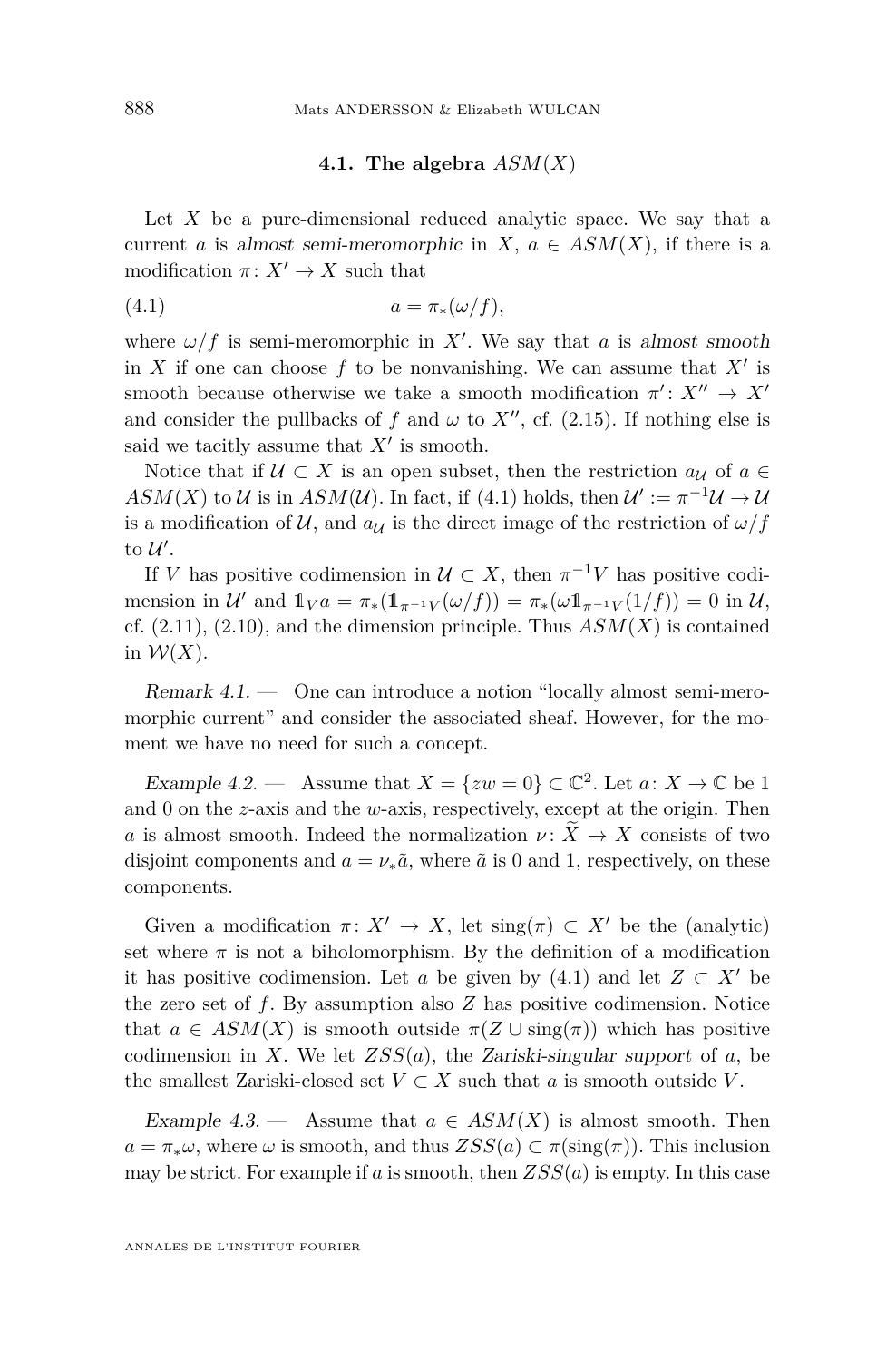$\omega = \pi^*a$  outside  $\text{sing}(\pi)$  and since both sides are smooth across  $\text{sing}(\pi)$ , by continuity, then  $\omega = \pi^* a$  everywhere in X'.

Given two modifications  $X_1 \to X$  and  $X_2 \to X$ , there is a modification  $\pi: X' \to X$  that factorizes over both  $X_1$  and  $X_2$ , i.e., we have  $X' \to X_j \to Y_j$ *X* for  $j = 1, 2$ . Therefore, given  $a_1, a_2 \in \text{ASM}(X)$  we can assume that  $a_j = \pi_*(\omega_j/f_j), j = 1, 2$ . It follows that

$$
a_1 + a_2 = \pi_* \left( \frac{\omega_1}{f_1} + \frac{\omega_2}{f_2} \right) = \pi_* \frac{f_2 \omega_1 + f_1 \omega_2}{f_1 f_2},
$$

so that  $a_1 + a_2$  is in  $ASM(X)$  as well. Moreover,  $A := \pi_*(\omega_1 \wedge \omega_2 / f_1 f_2)$ is an almost semi-meromorphic current that coincides with  $a_1 \wedge a_2$  outside the set  $\pi(\text{sing}(\pi) \cup V(f_1) \cup V(f_2))$ . If we had other representations  $a_i =$  $\pi'_*(\omega'_j/f'_j), j = 1, 2$ , we would get an almost semi-meromorphic *A*<sup> $\prime$ </sup> that coincides generically with  $a_1 \wedge a_2$  on *X*. Since almost semi-meromorphic have the SEP, thus  $A = A'$ . Hence we can define  $a_1 \wedge a_2$  as  $A$ . Similarly, since

$$
a_2 \wedge a_1 = (-1)^{\deg a_1 \deg a_2} a_1 \wedge a_2, \quad a_1 \wedge (a_2 + a_3) = a_1 \wedge a_2 + a_1 \wedge a_3
$$

and

$$
a_1 \wedge (a_2 \wedge a_3) = (a_1 \wedge a_2) \wedge a_3
$$

hold generically on *X* and because of the SEP they hold on *X*. Thus *ASM*(*X*) is an algebra.

Remark 4.4. — Notice that the almost smooth currents form a subalgebra of *ASM*(*X*).

Example 4.5. — Clearly  $ZSS(a_1 \wedge a_2) \subset ZSS(a_1) \cup ZSS(a_2)$  but the inclusion may be strict. Take for instance  $z_1/z_2$  and  $z_2/z_3$ .

Example  $4.6.$  — The most basic example of an (almost semi-)meromorphic current is the principal value current associated with a meromorphic form. Let f a be meromorphic k-form on X, i.e., locally  $f = g/h$  where *h* is a holomorphic function that is generically nonvanishing and *g* is a holomorphic  $(k, 0)$ -form. By definition  $g/h = g'/h'$  if and only if  $g'h - gh'$ vanishes outside a set of positive codimension. In that case

<span id="page-15-0"></span>(4.2) 
$$
g\left[\frac{1}{h}\right] = g'\left[\frac{1}{h'}\right]
$$

outside a set of positive codimension. By the dimension principle therefore [\(4.2\)](#page-15-0) holds everywhere. Thus there is a well-defined almost semimeromorphic current  $[f]$  associated with *f*. Notice that  $ZSS([f])$  is contained in the pole set of the meromorphic form  $f$ , so unless  $X$  is smooth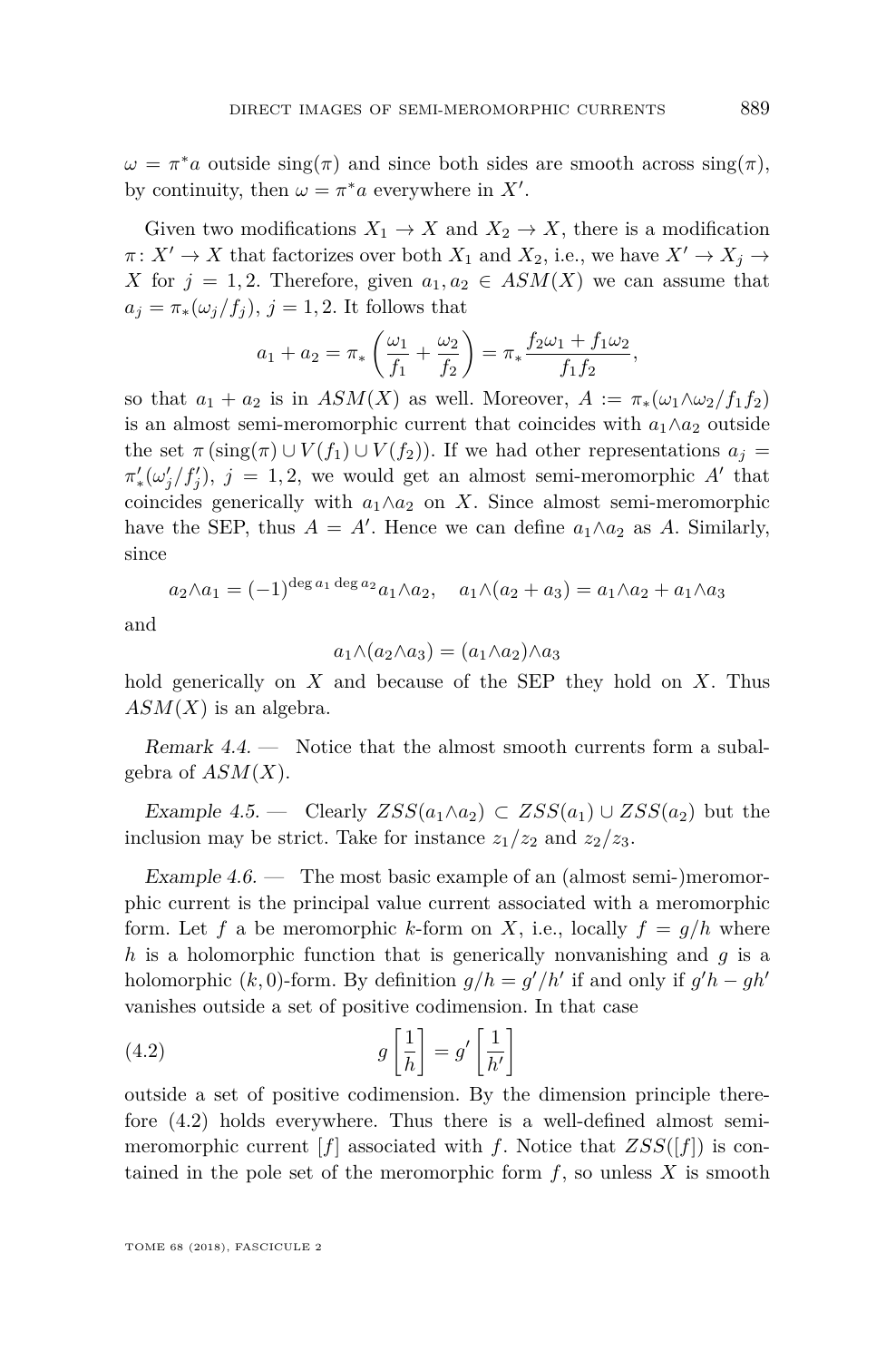it may have codimension larger than 1. Actually,  $ZSS([f])$  is equal to the pole set of *f*. In fact, by continuity  $\partial f = 0$  where *f* is smooth, and by a classical result proved by Malgrange (at least for functions), [\[19\]](#page-25-17), then *f* is holomorphic there.

The following lemma will be crucial in what follows.

<span id="page-16-3"></span>LEMMA 4.7.  $\overline{\phantom{a}}$  If *a* is almost semi-meromorphic in *X*, then there is a representation [\(4.1\)](#page-14-0) such that *f* is nonvanishing in  $X' \setminus \pi^{-1} ZSS(a)$ .

Proof. — Let  $V = ZSS(a)$  and assume that we have a representation  $(4.1)$  and that  $X'$  is smooth. Let  $Z$  be the union of the irreducible components of the divisor defined by *f* that are not fully contained in  $\pi^{-1}V$ . Since X<sup>*i*</sup> is smooth, Z is a Cartier divisor and thus the divisor of a section  $f'$  of some line bundle  $L' \to X'$ . It follows that  $g := f/f'$  is a holomorphic section of  $L \otimes (L')^{-1}$  in  $X'$  that is nonvanishing in  $X' \setminus \pi^{-1}V$ . Outside  $\operatorname{sing}(\pi) \cup Z \cup \pi^{-1}V$  we have that

<span id="page-16-0"></span>(4.3) 
$$
\omega = f \pi^* a = f' g \pi^* a.
$$

By continuity, [\(4.3\)](#page-16-0) must hold in  $X' \setminus \pi^{-1}V$  since both sides are smooth there.

<span id="page-16-1"></span>We claim that  $\tilde{\omega} := \omega/f'$  is smooth in X'. Taking this for granted, then

$$
\pi_* \frac{\widetilde{\omega}}{g}
$$

is in  $ASM(X)$  and the zero set of *g* is contained in  $\pi^{-1}V$ . Since [\(4.4\)](#page-16-1) coincides with *a* outside  $V \cup \pi(\text{sing}(\pi))$  it follows by the SEP that [\(4.4\)](#page-16-1) indeed is equal to *a* in *X*. Thus the lemma follows.

The claim is a local statement in  $X'$  so given a point in  $X'$  we can choose local coordinates  $t$  in a neighborhood  $U$  of that point and consider each coefficient of the form  $\omega$  with respect to these coordinates. Thus we may assume that  $\omega$  is a function and that  $\omega = f' \gamma$  where  $\gamma = g \pi^* a$  is smooth in  $\mathcal{U} \setminus \pi^{-1}V$ , cf. [\(4.3\)](#page-16-0) and the comment thereafter. For all multiindices  $\alpha$ thus

<span id="page-16-2"></span>(4.5) 
$$
\frac{\partial^{\alpha} \omega}{\partial \bar{t}^{\alpha}} \bar{\partial} \frac{1}{f'} = 0
$$

in  $U \setminus \pi^{-1}V$ , since  $f' \overline{\partial}(1/f') = 0$ . By assumption  $Z \cap \pi^{-1}V$  has positive codimension in *Z*. By the dimension principle it follows that [\(4.5\)](#page-16-2) holds in *U* for all  $\alpha$ , since  $\bar{\partial}(1/f')$  has support on *Z*. From [\[2,](#page-25-18) Theorem 1.2] we conclude that  $\tilde{\omega}$  is smooth in U. It follows that  $\tilde{\omega}$  is smooth in X'.  $\Box$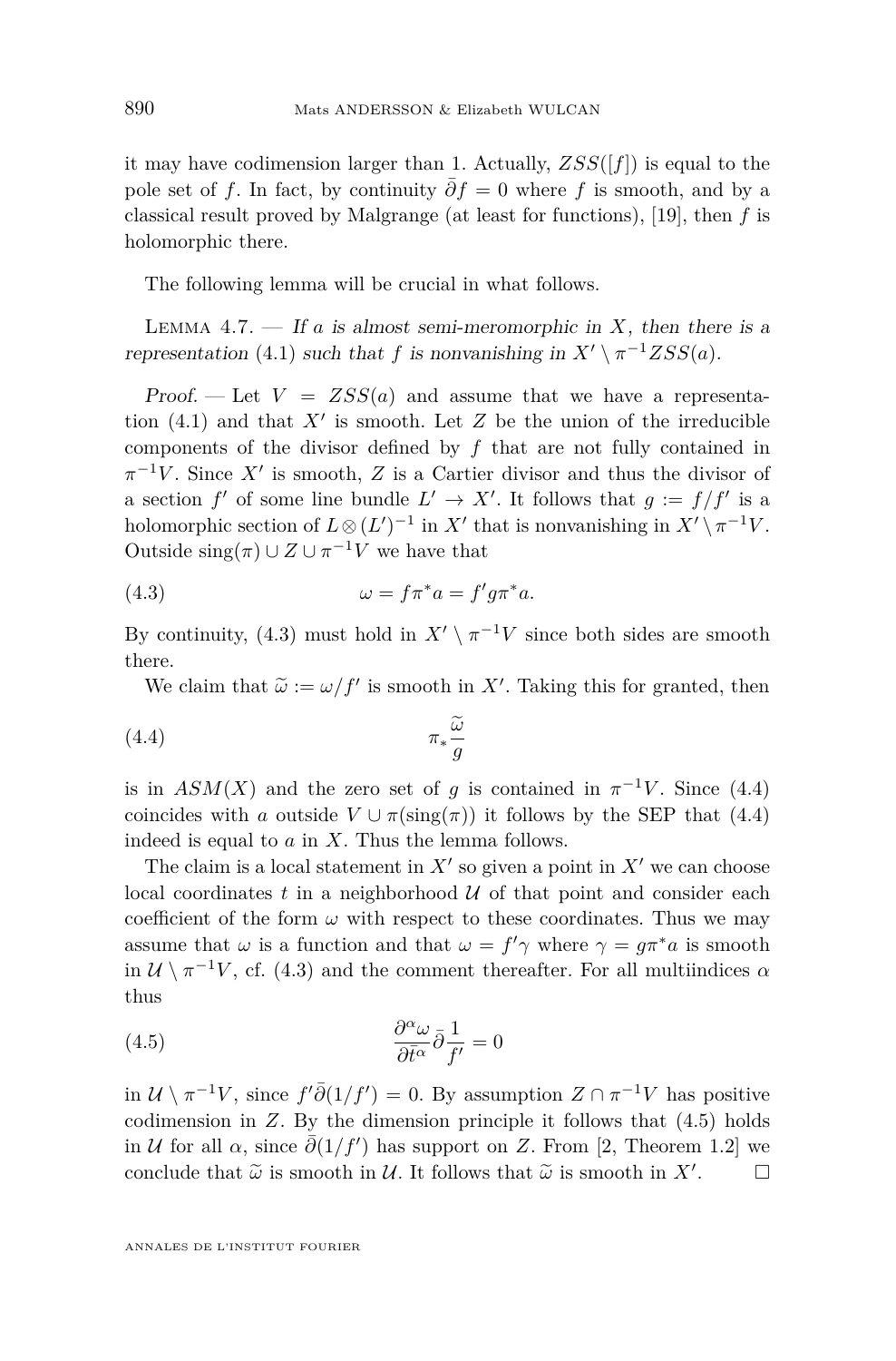#### **4.2.** Action of  $ASM(X)$  on  $\mathcal{PM}_X$

We will now extend Proposition [2.9](#page-8-1) to general almost semi-meromorphic currents.

<span id="page-17-0"></span>THEOREM 4.8. — Assume that  $a \in ASM(X)$ . For each  $\mu \in \mathcal{PM}(X)$ there is a unique pseudomeromorphic current *T* in *X* that coincides with  $a \wedge \mu$  in  $X \setminus ZSS(a)$  and such that  $\mathbb{1}_{ZSS(a)}T = 0$ .

Let  $V = ZSS(a)$ . If such an extension *T* exists then  $T = 1<sub>X\setminus V</sub>T$  =  $1\!\!1_{X\setminus V} a \wedge \mu$  and so T is unique. Moreover, if h is a holomorphic tuple such that  $Z(h) = V$ , then

<span id="page-17-1"></span>(4.6) 
$$
T = \lim_{\epsilon \to 0} \chi(|h|^2 v/\epsilon) a \wedge \mu
$$

in view of Lemma [2.6.](#page-7-0) We will denote the extension *T* by  $a \wedge \mu$  as well.

Proof.  $\sim$  As observed above, if the extension *T* exists, then [\(4.6\)](#page-17-1) holds. Conversely, if the limit in [\(4.6\)](#page-17-1) exists as a pseudomeromorphic current *T* on *X*, then it must coincide with  $a \wedge \mu$  in *X* \ *V*. In particular,  $\chi(|h|^2 v/\epsilon)T =$  $\chi(|h|^2 v/\epsilon)a \wedge \mu$  for each  $\epsilon > 0$  and hence, taking limits and using Lemma [2.6,](#page-7-0) we get  $1_{X\setminus V}T = T$ , i.e.,  $1_{ZSS(a)}T = 0$ . To prove the theorem it is thus enough to verify that the limit in [\(4.6\)](#page-17-1) exists as a pseudomeromorphic current.

In view of Lemma [4.7](#page-16-3) we may assume that *a* has the form [\(4.1\)](#page-14-0), where  $Z = Z(f)$  is contained in  $\pi^{-1}V$  and  $\omega/f = \pi^*a$  in  $X' \setminus \pi^{-1}V$ . Let  $\chi_{\epsilon} =$  $\chi(|h|^2 v/\epsilon)$ , so that  $\pi^* \chi_{\epsilon} = \chi(|\pi^* h|\pi^* v/\epsilon)$ . By Proposition [2.5](#page-6-3) there is  $\mu' \in$  $\mathcal{PM}(X')$  such that  $\pi_*\mu' = \mu$ . Thus

$$
\chi_{\epsilon} a \wedge \mu = \chi_{\epsilon} a \wedge \pi_{*} \mu' = \pi_{*} (\pi^{*} \chi_{\epsilon} \pi^{*} a \wedge \mu') = \pi_{*} \left( \pi^{*} \chi_{\epsilon} \frac{\omega}{f} \wedge \mu' \right).
$$

In view of Proposition [2.9](#page-8-1) and Lemma [2.6,](#page-7-0)

$$
\pi^*\chi_\epsilon\frac{\omega}{f}{\wedge}\mu'\to1\!\!1_{X'\setminus\pi^{-1}V}\frac{\omega}{f}{\wedge}\mu'
$$

when  $\epsilon \to 0$ . In particular, the limit is a pseudomeromorphic current. Thus the limit in  $(4.6)$  exists and is pseudomeromorphic.

Notice that the definition of  $a \wedge \mu$  is local, so that it commutes with restrictions to open subsets of *X*. Thus for each  $a \in ASM(X)$  we get a linear sheaf mapping

<span id="page-17-2"></span>(4.7) 
$$
\mathcal{PM}_X \to \mathcal{PM}_X, \quad \mu \mapsto a \wedge \mu.
$$

TOME 68 (2018), FASCICULE 2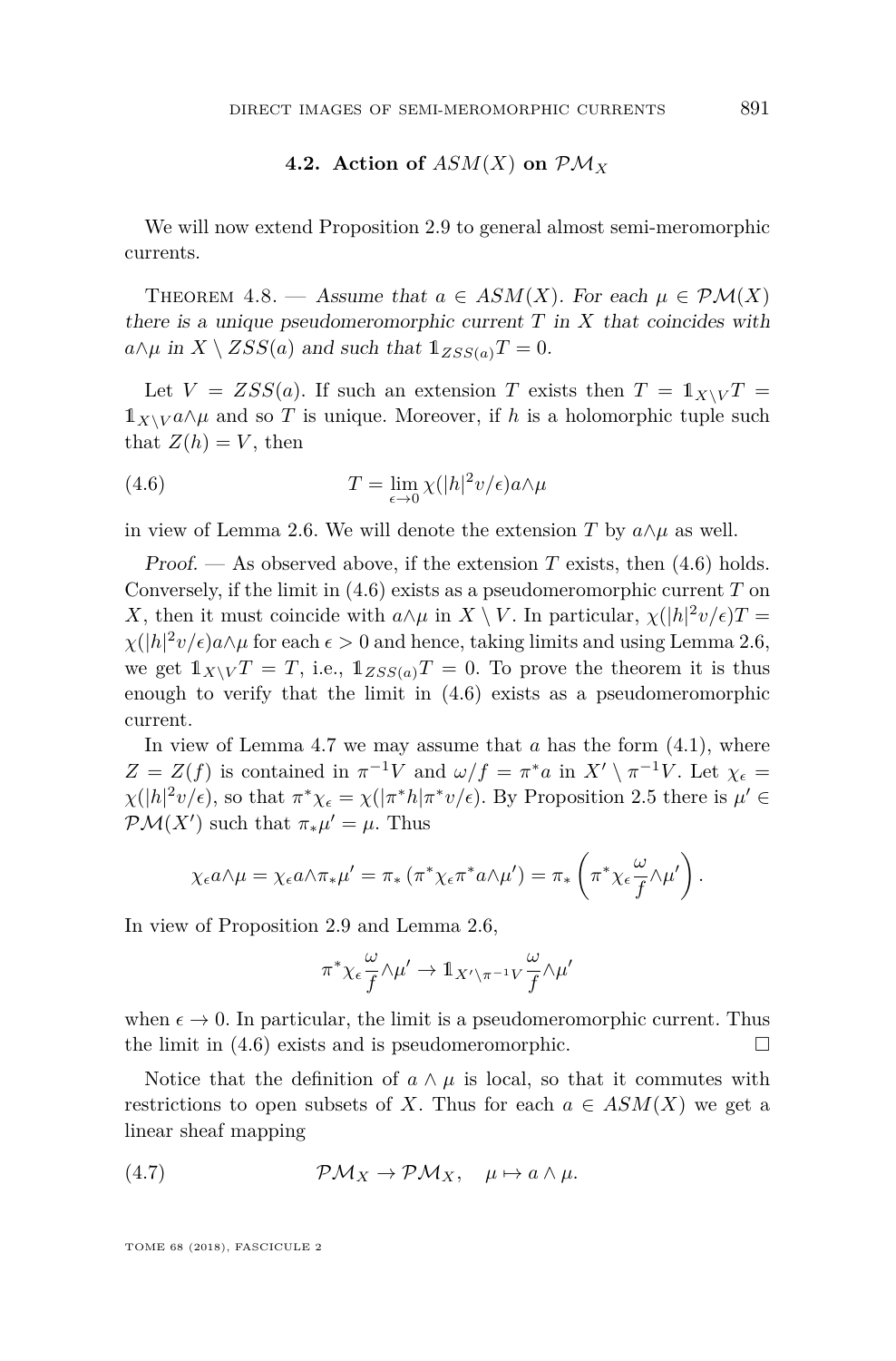PROPOSITION 4.9. — Assume that  $a \in ASM(X)$ . If *W* is an analytic subset of  $U \subset X$  and  $\mu \in \mathcal{PM}(\mathcal{U})$ , then

<span id="page-18-0"></span>(4.8) 
$$
\mathbb{1}_W(a \wedge \mu) = a \wedge \mathbb{1}_W \mu.
$$

Proof. — On the one hand [\(4.8\)](#page-18-0) holds in the open set  $\mathcal{U} \setminus ZSS(a)$ by [\(2.10\)](#page-6-5) since *a* is smooth there. On the other hand both sides vanish on  $ZSS(a)$ , so [\(4.8\)](#page-18-0) holds in all of U; indeed  $\mathbb{1}_{ZSS(a)}(a\wedge \mathbb{1}_W\mu) = 0$  by def-inition, cf. Theorem [4.8,](#page-17-0) and  $1_{ZSS(a)}1_W(a \wedge \mu) = 1_W1_{ZSS(a)}(a \wedge \mu) = 0$  in view of  $(1.3)$ .

<span id="page-18-2"></span>PROPOSITION 4.10. — Each  $a \in ASM(X)$  induces a linear mapping

(4.9)  $\mathcal{W}_X^Z \to \mathcal{W}_X^Z, \quad \mu \mapsto a \wedge \mu.$ 

Proof. — To begin with, certainly  $a \wedge \mu$  has support on *Z* if  $\mu$  has. Let U be an open subset of X and assume that  $W \subset U \cap Z$  has positive codimension in  $\mathcal{U} \cap Z$ . Then  $1_W(a \wedge \mu) = a \wedge 1_W \mu = 0$  if  $1_W \mu = 0$ , cf.  $(4.8)$ .

Example 4.11.  $-$  Assume that  $\mu$  is in  $\mathcal{W}_X$ . Then  $\mu' := [1/h]\mu$  is in W as well and if *h* is generically nonvanishing, then  $h\mu' = h[1/h]\mu = 1_{\{h\neq 0\}}\mu =$ *µ*, cf. Remark [2.10.](#page-8-2)

PROPOSITION 4.12. — Assume that  $a_1, a_2 \in ASM(X)$  and  $\mu \in \mathcal{PM}_X$ . Then

<span id="page-18-1"></span>(4.10) 
$$
a_1 \wedge a_2 \wedge \mu = (-1)^{\deg a_1 \deg a_2} a_2 \wedge a_1 \wedge \mu.
$$

Proof. — Notice that both sides of  $(4.10)$  coincide outside  $ZSS(a_1) \cup$  $ZSS(a_2)$  and the restictions to  $ZSS(a_1) \cup ZSS(a_2)$  vanish.

In particular, one of the  $a_j$  may be a smooth form. We conclude that both [\(4.7\)](#page-17-2) and [\(4.9\)](#page-18-2) are  $\mathcal{E}\text{-linear}$ .

<span id="page-18-3"></span>PROPOSITION 4.13. — If  $a_1, a_2 \in ASM(X)$  and  $\mu \in \mathcal{W}_X$ , then

 $(4.11)$   $a_1 \wedge a_2 \wedge \mu = (a_1 \wedge a_2) \wedge \mu, \quad (a_1 + a_2) \wedge \mu = a_1 \wedge \mu + a_2 \wedge \mu.$ 

In fact, [\(4.11\)](#page-18-3) holds outside  $V := ZSS(a_1) \cup ZSS(a_2)$  and since  $1_V\mu = 0$ the equalities follow from [\(4.8\)](#page-18-0).

Example 4.14. — Both equalities in [\(4.11\)](#page-18-3) may fail for a general  $\mu \in$ PM<sub>X</sub>. Let  $a_1 = 1/z_1$ ,  $a_2 = z_1/z_2$ ,  $a_3 = 1/z_2$ , and  $\mu = \partial(1/z_1)$ . Then  $(a_1a_2)\mu = (1/z_2)\overline{\partial}(1/z_1)$ , but  $a_2\mu = 0$ , and so  $a_1a_2\mu = 0$ . Moreover

$$
(a_1+a_3)\mu=\frac{z_2+z_1}{z_1z_2}\bar{\partial}\frac{1}{z_1}=0
$$

but

$$
a_1\mu + a_3\mu = \frac{1}{z_1}\bar{\partial}\frac{1}{z_1} + \frac{1}{z_2}\bar{\partial}\frac{1}{z_1} = \frac{1}{z_2}\bar{\partial}\frac{1}{z_1}.
$$

ANNALES DE L'INSTITUT FOURIER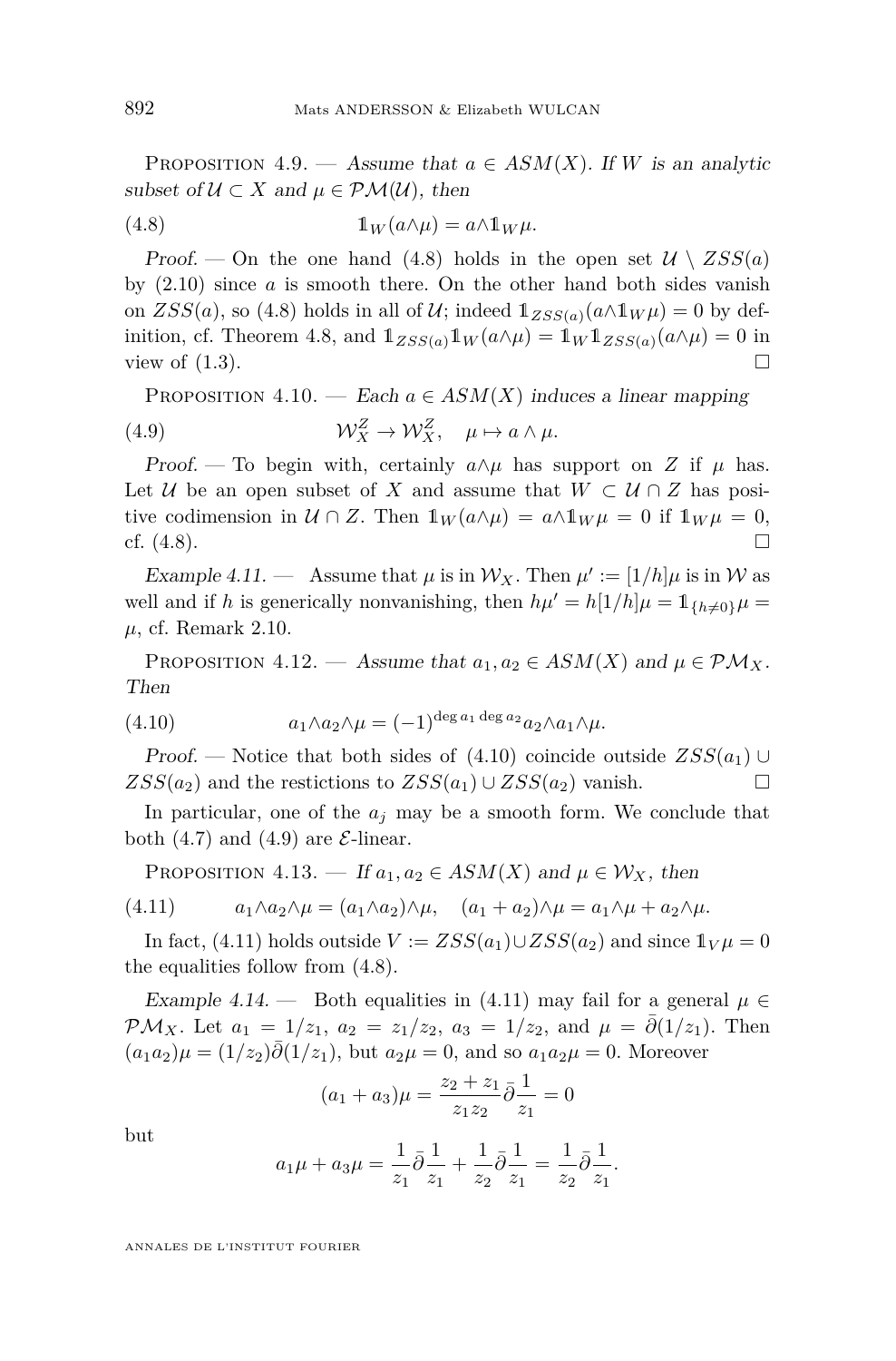#### **4.3. Vector-valued almost semi-meromorphic currents**

We will need to consider almost semi-meromorphic currents that take values in a holomorphic vector bundle  $E \to X$ . We say that  $a \in ASM(X, E)$ if there is a representation  $(4.1)$ , where as before  $f$  is a holomorphic section of  $L \to X'$  and now  $\omega$  takes values in  $L \otimes \pi^*E$ . Clearly then *a* is a current with values in  $E$ . If  $\eta$  is a test form with values in the dual bundle *E*<sup>\*</sup>, then  $a.\eta = \pi_*((\omega/f).\pi^*\eta)$ . Let  $e_j$  be a local frame for *E* in *U* and let *ξ* be a test function with support in *U*. If  $\xi' = \pi^* \xi$ ,  $e'_j = e_j \circ \pi$  and  $\omega = \omega_1 e'_1 + \omega_2 e'_2 + \dots$ , then

<span id="page-19-0"></span>(4.12) 
$$
\xi a = \sum_j \pi_*(\xi' \omega_j / f) e_j.
$$

<span id="page-19-1"></span>PROPOSITION  $4.15.$  — Assume that *X* is smooth. There are natural isomorphisms

(4.13) 
$$
ASM^{p,*}(X, E) \simeq ASM^{0,*}(X, \Lambda^p T_{1,0}^*(X) \otimes E).
$$

Proof. — First notice that if *F, G* are vector bundles of the same rank over  $X'$  and h is a holomorphic section of  $Hom(F, G)$  that is generically invertible, then there is a holomorphic section *g* of  $Hom(G, F) \otimes \det G \otimes$  $(\det F)^{-1}$  such that  $hg = s \cdot I_G$ , where *s* is a generically nonvanishing section of det  $G \otimes (\det F)^{-1}$ .

For simplicity we assume that *E* is a trivial line bundle; the general case is proved in the same way. Now, let  $F = \pi^* \Lambda^p T_{1,0}^*(X)$  and  $G =$  $\Lambda^p T_{1,0}^*(X')$ . Then we have a natural mapping  $h: F \to G$  as above, defined by just mapping the frame element  $dz_I$  to its pullback  $\pi^*dz_I$ . Clearly *h* is an isomorphism where  $\pi: X' \to X$  is biholomorphic.

Now, if  $a \in ASM^{0,*}(X, \Lambda^pT_{1,0}^*(X))$ , then we have the representation  $a = \pi_*(\omega/f)$ , where  $\omega$  takes values in  $F \otimes L$ . Then  $h\omega$  is a  $(p, *)$ -form in *X'* with values in *L*. It follows that  $a' := \pi_*(h\omega/f)$  is an element in  $ASM^{p,*}(X)$ . We claim that  $a' = a$ . By the SEP it is enough to verify the identity where  $\pi$  is a biholomorphism. Let *z* be coordinates in an open subset  $U \subset X \setminus \pi(\text{sing }\pi)$ , and let  $\xi$  be a test function with support in  $U$ . Then, cf. [\(4.12\)](#page-19-0),

$$
\xi a = \sum_{|I|=p}^{\prime} \pi_*(\xi' \omega_I/f) \wedge dz_I = \pi_* \left( \xi' \sum_{|I|=p}^{\prime} \omega_I/f \wedge \pi^* dz_I \right) = \pi_*(\xi' h \omega/f)
$$
  
=  $\xi \pi_*(h \omega/f) = \xi a'.$ 

Conversely, since  $h^{-1} = g/s$ , if  $a' \in ASM^{p,*}(X)$ , then  $a' = \pi_*(\tilde{\omega}/f)$ , where  $\tilde{\omega}$  is a  $(p,*)$ -form with values in *L*, then  $g\tilde{\omega}$  takes values in

TOME 68 (2018), FASCICULE 2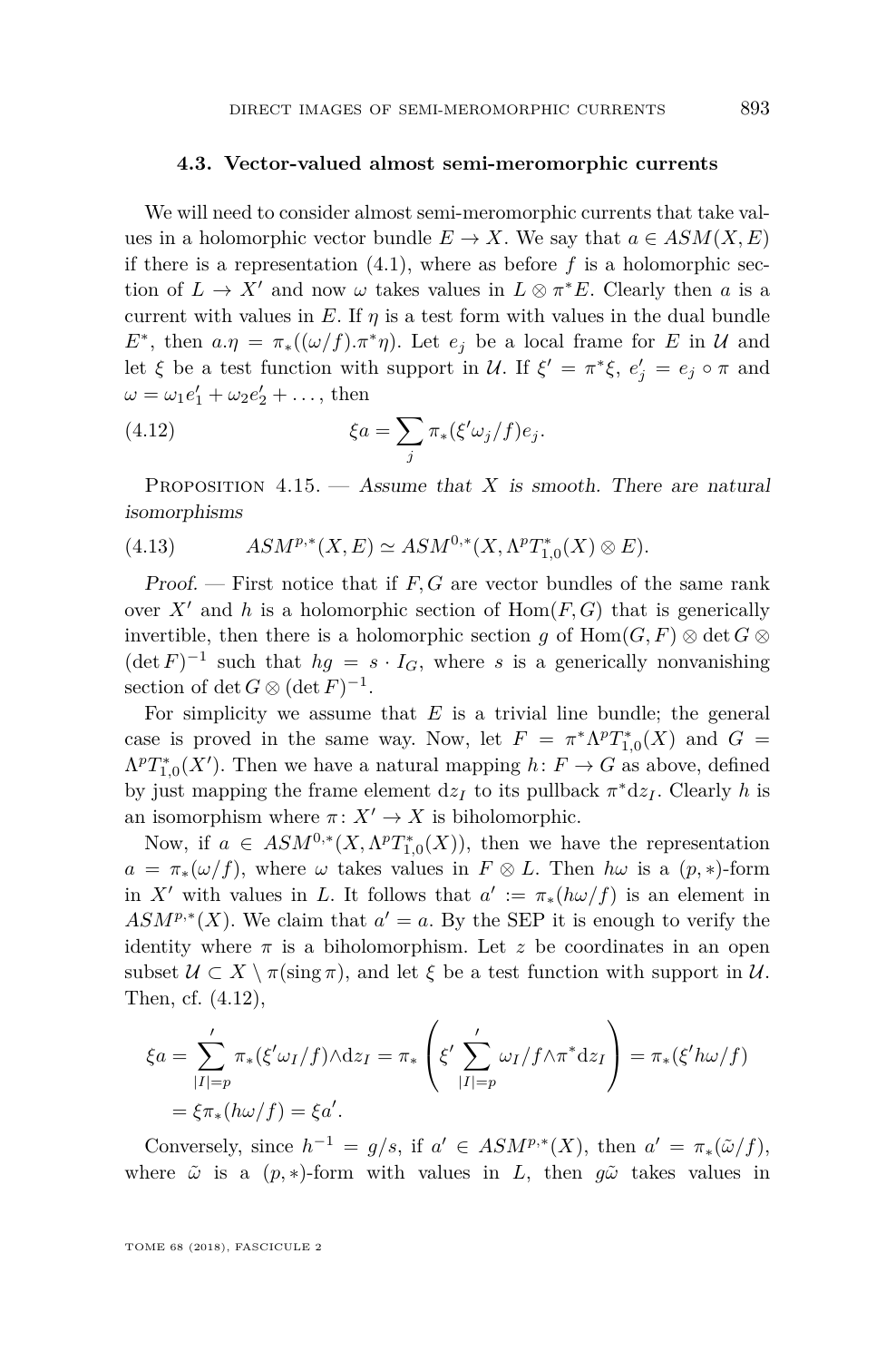$F \otimes \det G \otimes (\det F)^{-1} \otimes L$  and *sf* takes values in  $\det G \otimes (\det F)^{-1} \otimes L$ , so that  $a = \pi_*(g\tilde{\omega}/sf)$  is an element in  $ASM^{0,*}(X, \Lambda^pT^*_{0,1}(X))$ . Again one verifies that they coincide in  $X \setminus \pi(\sin \pi)$ .

Notice that if  $p = 1$ , then *s* is a section of the relative canonical bundle  $K_{X'/X} = K_{X'} \otimes \pi^* K_X^{-1}.$ 

#### **4.4. Residues of almost semi-meromorphic currents**

We shall now study the effect of  $\partial$  and  $\overline{\partial}$  on almost semi-meromorphic currents.

<span id="page-20-0"></span>PROPOSITION 4.16. — If  $a \in ASM(X)$ , then  $\partial a \in ASM(X)$  and  $b :=$  $1_X\chi_{ZSS(a)}\overline{\partial}a ∈ ASM(X).$ 

Thus we have the decomposition

$$
\bar{\partial}a = b + r,
$$

where  $r := 1_{ZSS(a)}\overline{\partial}a$  has support on  $ZSS(a)$ .

Proof. — Assume that  $a = \pi_*(\omega/f)$  and let  $D = D' + \overline{\partial}$  be a Chern connection on  $L \to X'$ . Then

<span id="page-20-2"></span><span id="page-20-1"></span>
$$
\partial a = \pi_* \left( \partial \frac{\omega}{f} \right) = \pi_* \frac{f \cdot D' \omega - D' f \wedge \omega}{f^2},
$$

which is in *ASM*(*X*).

In view of Lemma [4.7](#page-16-3) we may assume that  $Z(f) \subset \pi^{-1}V$ , where  $V =$ *ZSS*(*a*). Now

(4.15) 
$$
\bar{\partial}a = \pi_* \frac{\bar{\partial}\omega}{f} + \pi_* \bar{\partial}\frac{1}{f} \wedge \omega.
$$

By [\(2.11\)](#page-6-4),

(4.16) 
$$
\mathbb{1}_{X \setminus V} \bar{\partial} a = \pi_* \left( \mathbb{1}_{\pi^{-1}(X \setminus V)} \frac{\bar{\partial} \omega}{f} \right) + \pi_* \left( \mathbb{1}_{\pi^{-1}(X \setminus V)} \bar{\partial} \frac{1}{f} \wedge \omega \right)
$$

$$
= \pi_* \left( \frac{\bar{\partial} \omega}{f} \right);
$$

thus  $1_{X\setminus V} \bar{\partial}a \in \mathcal{A}SM(X)$ . For the last equality we have used Proposi-tion [2.9](#page-8-1) and the fact that  $\bar{\partial}(1/f)$  has support on  $\pi^{-1}V$ .

In the same way we have: If  $a \in ASM(X, E)$  then [\(4.14\)](#page-20-1) holds, where  $b =$  $1_{X\setminus ZSS(a)}\bar{\partial}_a$  is in  $ASM(X, E)$  and  $r = 1_{ZSS(a)}\bar{\partial}_a$  is a pseudomeromorphic current with support on *ZSS*(*a*) that takes values in *E*.

ANNALES DE L'INSTITUT FOURIER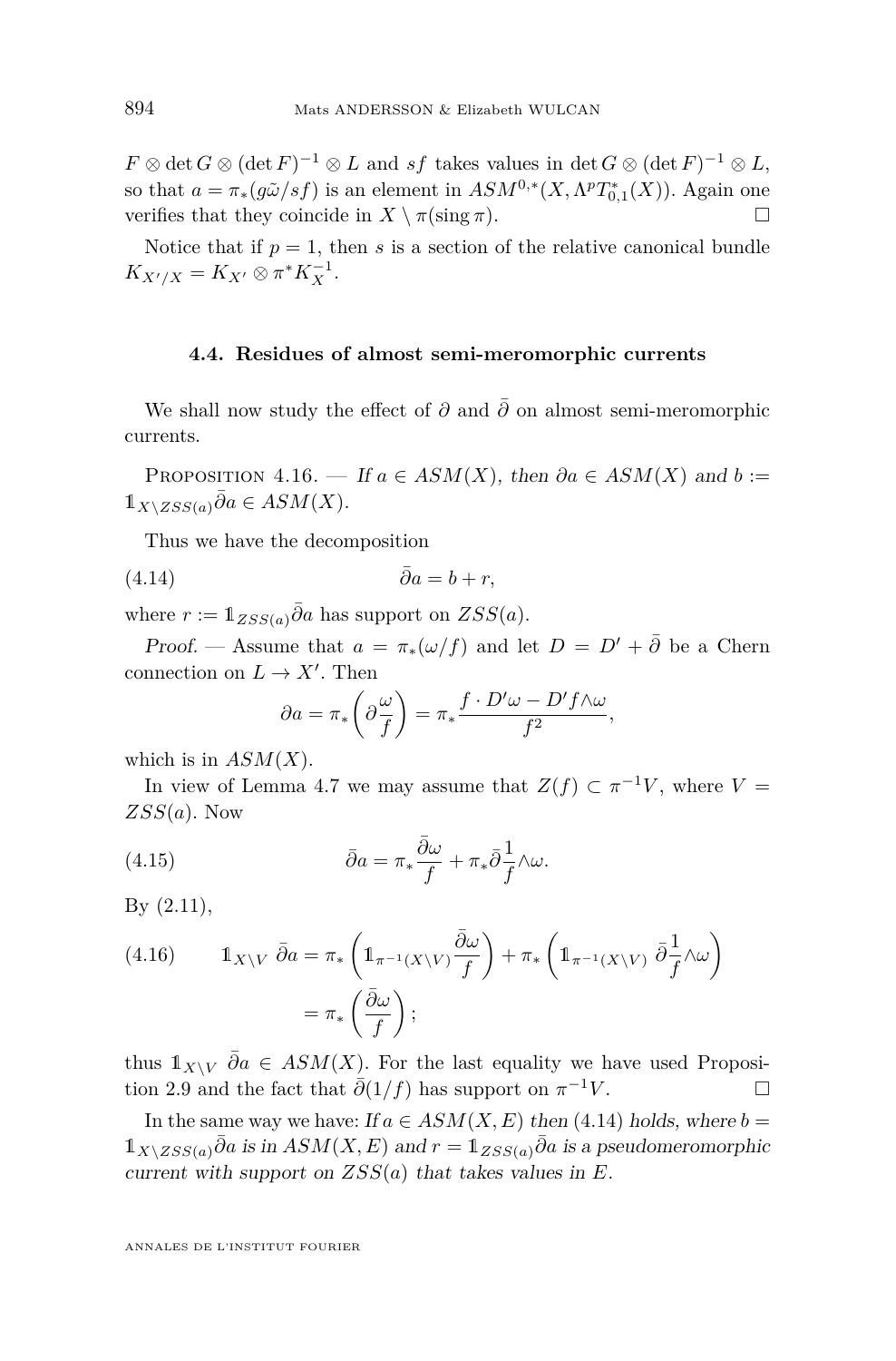Clearly the decomposition [\(4.14\)](#page-20-1) is unique. We call  $r = r(a)$  the residue (current) of *a*. Notice that if *a* is almost smooth, then  $r(a) = 0$ .

Remark 4.17. — If  $a = \pi_*(\omega/f)$  is any representation of a, then still  $(4.15)$  holds, and since the first term is in  $ASM(X)$  we conclude that

$$
r(a) = \pi_* \left( \bar{\partial} \frac{1}{f} \wedge \omega \right).
$$

Notice that the current  $\bar{\partial}(1/f)$  is the residue of the principal value current  $1/f$ . Similarly, the residue currents introduced, e.g., in [\[3,](#page-25-3) [9,](#page-25-5) [21\]](#page-26-0) can be considered as residues of certain almost semi-meromorphic currents, generalizing 1*/f*.

<span id="page-21-0"></span>Example  $4.18.$  — Let us describe the construction of the residue currents in [\[3\]](#page-25-3). Let *f* be a holomorphic section of a Hermitian vector bundle  $E \to X$ , and let  $\sigma$  be the section over  $X \setminus Z(f)$  of the dual bundle  $E^*$  with minimal norm such that  $f\sigma = 1$ . We can find a modification  $\pi: X' \to X$ that is a biholomorphism  $X' \setminus \pi^{-1}Z(f) \simeq X \setminus Z(f)$  such that  $\pi^* f = f^0 f'$ , where  $f^0$  is a holomorphic section of a line bundle  $L \to X'$ , div  $f^0$  is contained in  $\pi^{-1}Z(f)$ , and  $f'$  is a nonvanishing section of  $\pi^*E \otimes L^{-1}$ . Then

$$
\pi^*\sigma = \sigma'/f^0,
$$

where  $\sigma'$  is a smooth section of  $\pi^* E^* \otimes L$ . Thus

$$
\pi^*\left(\sigma{\wedge}(\bar\partial\sigma)^{k-1}\right)=\frac{\sigma'{\wedge}(\bar\partial\sigma')^{k-1}}{(f^0)^k}
$$

is a section of  $\Lambda^k(\pi^*E \oplus T_{0,1}^*(X'))$  in  $X' \setminus \pi^{-1}Z(f)$ ; for the reader's convenience note that  $\bar{\partial}\sigma$  has even degree in  $\Lambda^k(\pi^*E \oplus T_{0,1}^*(X'))$ . It follows that

$$
U_k:=\sigma{\wedge}(\bar\partial\sigma)^{k-1}
$$

has an extension to an almost semi-meromorphic section of  $\Lambda^k(E \oplus T^*_{0,1}(X)),$ as the push-forward of  $\sigma' \wedge (\bar{\partial} \sigma')^{k-1} / (f^0)^k$ . Clearly  $ZSS(U_k) \subset Z(f)$ . Now the residue current  $R$  in [\[3\]](#page-25-3) is the residue of the almost semi-meromorphic current  $U = \sum_{k} U_{k}$ . More precisely, if  $\delta_{f}$  denotes interior multiplication by *f*, then  $(\delta_f - \partial)U = 1 - R$ , i.e.,  $\partial U = R + \delta_f U - 1$ , where *R* is the residue and  $\delta_f U - 1$  is almost semi-meromorphic. If *E* is trivial with trivial metric, the coefficients of *R* are the Bochner–Martinelli residue currents introduced in [\[21\]](#page-26-0).

Clearly Theorem [4.8](#page-17-0) extends to vector-valued currents. As a consequence of this theorem we can define products of residues of almost semi-meromorphic currents and pseudomeromorphic currents:

TOME 68 (2018), FASCICULE 2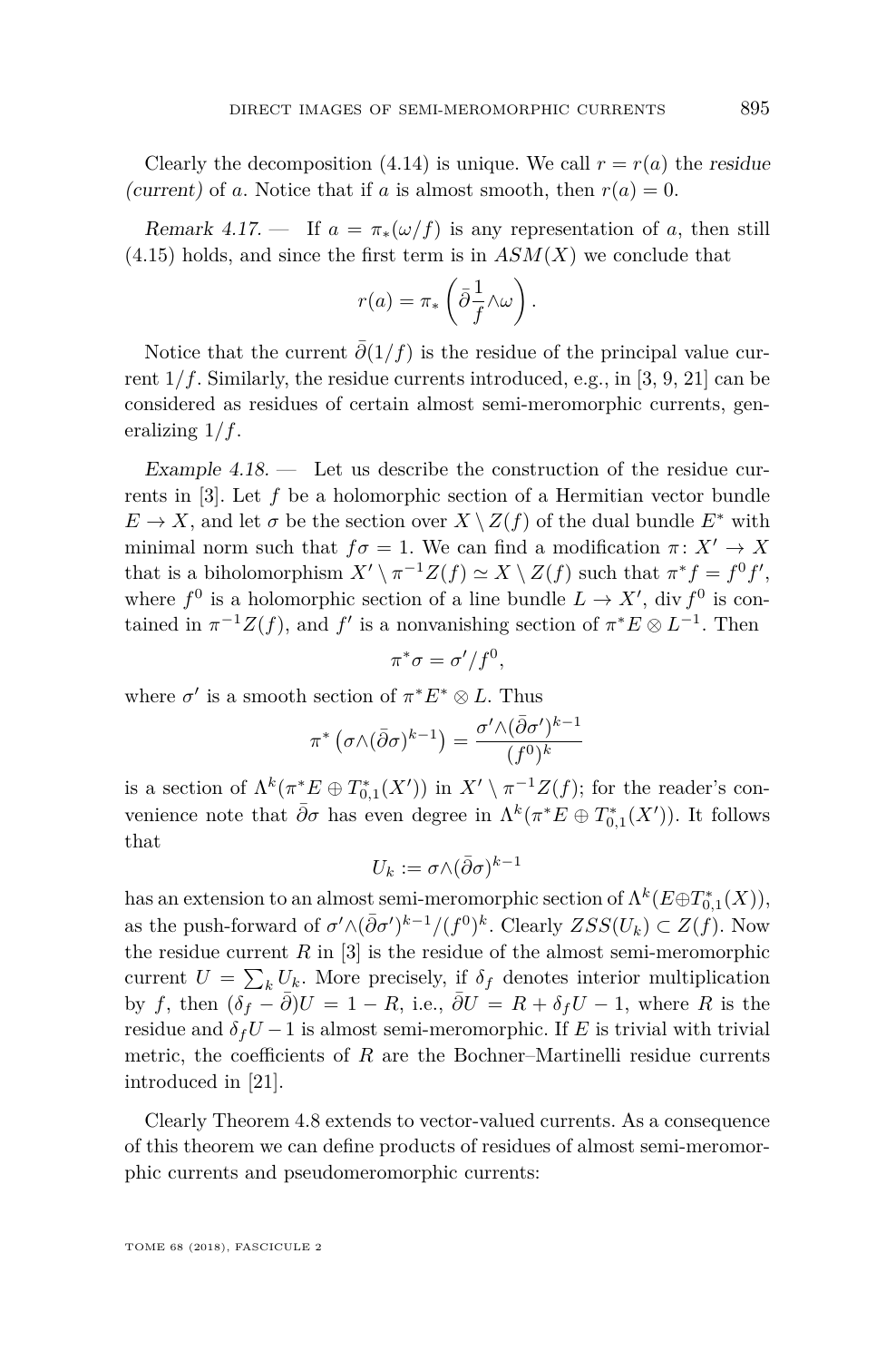DEFINITION 4.19. — For  $a \in ASM(X, E)$  and  $\mu \in \mathcal{PM}_X$  we define

(4.17) 
$$
\bar{\partial}a \wedge \mu := \bar{\partial}(a \wedge \mu) - (-1)^{\deg a} a \wedge \bar{\partial} \mu,
$$

where  $a \wedge \mu$  and  $a \wedge \bar{\partial} \mu$  are defined as in Theorem [4.8.](#page-17-0) Moreover we define

<span id="page-22-0"></span>
$$
r(a) \wedge \mu := 1_{ZSS(a)} \bar{\partial} a \wedge \mu.
$$

Thus  $\partial a \wedge \mu$  is defined so that the Leibniz rule holds. It is easily checked that

(4.18) 
$$
r(a) \wedge \mu = \lim_{\epsilon \to 0} \bar{\partial} \chi(|h|^2 v/\epsilon) a \wedge \mu,
$$

if  $Z(h) = ZSS(a)$ . In particular this gives a way of defining products of *∂*¯ and residues of almost semi-meromorphic currents. For example, the Coleff–Herrera product  $\bar{\partial}(1/f_1)\wedge \ldots \wedge \bar{\partial}(1/f_p)$  can be defined by inductively applying [\(4.17\)](#page-22-0). In [\[5\]](#page-25-4) the first author defined products of more general residue currents in this way.

Notice that in general  $a_1 \wedge \bar{\partial} a_2$  is not equal to  $\pm \bar{\partial} a_2 \wedge a_1$ , cf. Remark [2.11,](#page-9-3) and neither is

(4.19) 
$$
\bar{\partial}a_1 \wedge \bar{\partial}a_2 = \pm \bar{\partial}a_2 \wedge \bar{\partial}a_1
$$

in general; take, e.g.,  $a_1 = 1/z$  and  $a_2 = 1/zw$ .

THEOREM 4.20. — Assume that  $a_1, \ldots, a_p$  are almost semi-meromorphic currents of degree  $(*, k_1 - 1), \ldots, (*, k_p - 1)$ , respectively, and that

<span id="page-22-3"></span>(4.20) 
$$
\text{codim}\left(ZSS(a_{i_1})\cap\cdots\cap ZSS(a_{i_r})\right)\geq k_{i_1}+\cdots+k_{i_r}
$$

*for all*  $\{i_1, ..., i_r\}$  ⊂  $\{1, ..., p\}$ . Then

<span id="page-22-1"></span>
$$
(4.21) \quad \bar{\partial} a_1 \wedge \dots \wedge \bar{\partial} a_j \wedge \bar{\partial} a_{j+1} \wedge \dots \wedge \bar{\partial} a_p
$$
  
=  $(-1)^{(\deg a_j + 1)(\deg a_{j+1} + 1)} \bar{\partial} a_1 \wedge \dots \wedge \bar{\partial} a_{j+1} \wedge \bar{\partial} a_j \wedge \dots \wedge \bar{\partial} a_p.$ 

<span id="page-22-4"></span>Remark  $4.21.$  — In fact, one can modify the proof below so that one can replace any factor  $\bar{\partial}a_i$  in [\(4.21\)](#page-22-1) by  $a_i$ . More precisely, let  $b_i$  be either  $a_i$  or  $\bar{\partial}a_i$  for  $i = 1, \ldots, p$ . Then

$$
(4.22) \quad b_1 \wedge \ldots \wedge b_j \wedge b_{j+1} \wedge \ldots \wedge b_p
$$

$$
= (-1)^{\deg b_j \cdot \deg b_{j+1}} b_1 \wedge \ldots \wedge b_{j+1} \wedge b_j \wedge \ldots \wedge b_p.
$$

Remark 4.22. — If the almost semimeromorphic parts of  $\bar{\partial}a_i$  vanish, then it is enough to assume

<span id="page-22-2"></span>(4.23) 
$$
\operatorname{codim}(ZSS(a_1) \cap \cdots \cap ZSS(a_p)) \geq k_1 + \cdots + k_p.
$$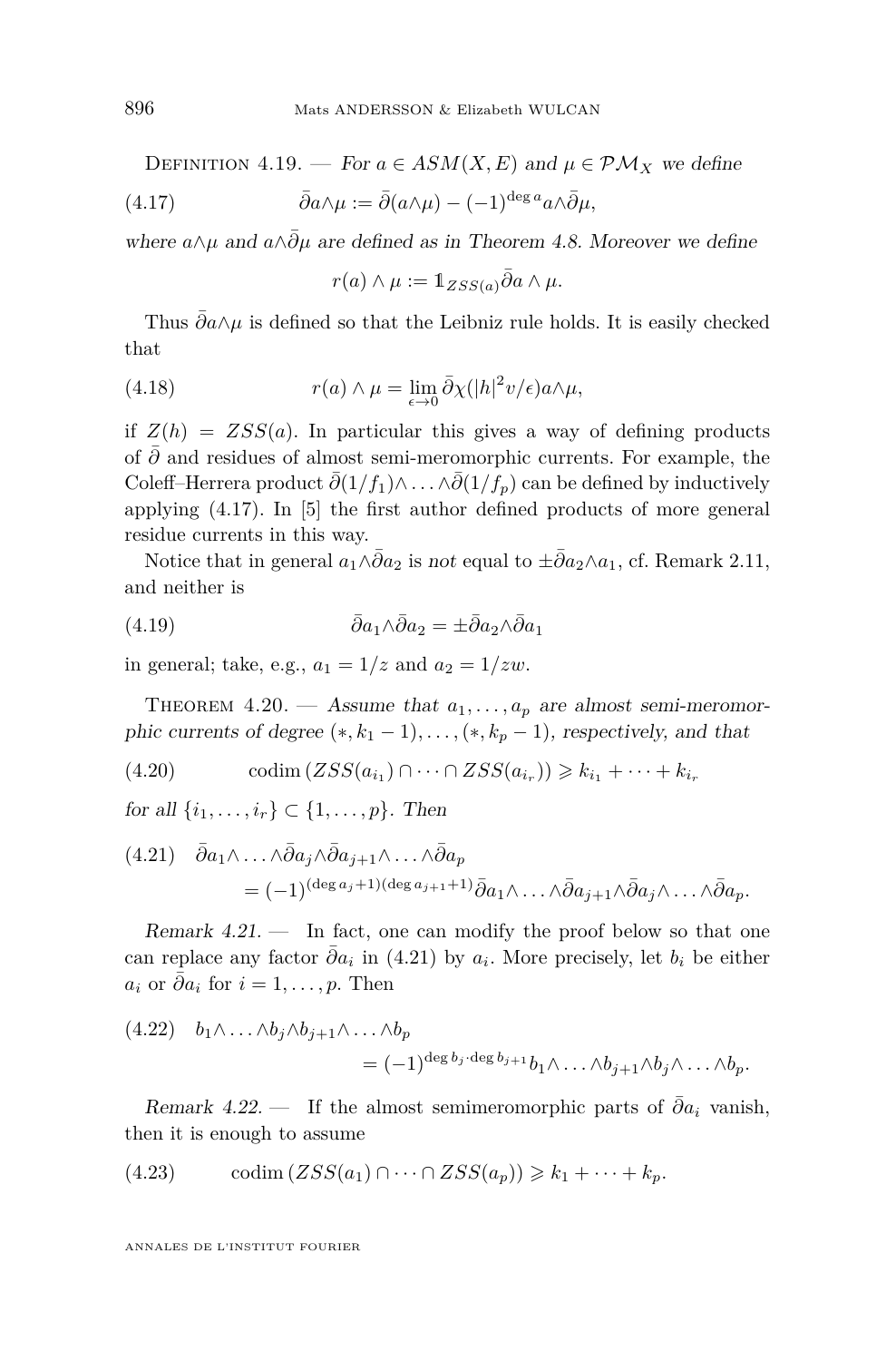Indeed, note that in this case the currents in  $(4.21)$  have support on  $V :=$  $ZSS(a_1) \cap \cdots \cap ZSS(a_n)$ . Thus it is enough to prove [\(4.21\)](#page-22-1) in a neighborhood of  $x \in V$ , and there [\(4.23\)](#page-22-2) implies [\(4.20\)](#page-22-3).

In particular, the Coleff–Herrera product  $\bar{\partial}(1/f_1)\wedge \ldots \wedge \bar{\partial}(1/f_p)$  is (anti-)commutative in its factors if the codimension of  ${f_1 = \cdots = f_p = 0}$ is at least *p*.

Proof. — Let  $V_i = ZSS(a_i)$ . Moreover, let  $b_i$  be either an almost semimeromorphic current or  $\partial$  of an semi-meromorphic current for  $i = 1, \ldots, r$ , cf. Remark [4.21,](#page-22-4) and assume that  $\alpha$  is smooth. Then note that

<span id="page-23-1"></span>
$$
(4.24) \quad b_1 \wedge \ldots \wedge b_{\ell} \wedge \alpha \wedge b_{\ell+1} \wedge \ldots \wedge b_r
$$
  
=  $(-1)^{\deg \alpha(\deg b_1 + \cdots + \deg b_{\ell})} \alpha \wedge b_1 \wedge \ldots \wedge b_r.$ 

Assume that

<span id="page-23-0"></span>
$$
(4.25) \quad \bar{\partial} a_1 \wedge \dots \wedge \bar{\partial} a_{j-1} \wedge a_j \wedge \bar{\partial} a_{j+1} \wedge \dots \wedge \bar{\partial} a_p
$$
  
=  $(-1)^{\deg a_j(\deg a_{j+1}+1)} \bar{\partial} a_1 \wedge \dots \wedge \bar{\partial} a_{j-1} \wedge \bar{\partial} a_{j+1} \wedge a_j \wedge \bar{\partial} a_{j+2} \wedge \dots \wedge \bar{\partial} a_p.$ 

Applying  $\bar{\partial}$  to [\(4.25\)](#page-23-0) yields [\(4.21\)](#page-22-1) in view of [\(4.17\)](#page-22-0).

To prove [\(4.25\)](#page-23-0) we will proceed by induction. First assume that  $p = 2$ . Then in view of [\(4.24\)](#page-23-1),

<span id="page-23-2"></span>(4.26) 
$$
a_1 \wedge \bar{\partial} a_2 = (-1)^{\deg a_1(\deg a_2 + 1)} \bar{\partial} a_2 \wedge a_1,
$$

where  $a_1$  or  $a_2$  is smooth, i.e., outside  $V_1 \cap V_2$ . Because of the assumption [\(4.20\)](#page-22-3), [\(4.26\)](#page-23-2) holds in all of *X* by the dimension principle. Next, assume that [\(4.25\)](#page-23-0) holds for  $p = \ell$ . In view of [\(4.24\)](#page-23-1), (4.25) holds for  $p = \ell + 1$ , where  $a_j$  or  $a_{j+1}$  is smooth. Moreover, by [\(4.24\)](#page-23-1) and the assump-tion that [\(4.25\)](#page-23-0) holds for  $p = \ell$ , (4.25) holds for  $p = \ell + 1$ , where (at least) one of  $a_1, \ldots, a_{j-1}, a_{j+2}, \ldots, a_{\ell+1}$  is smooth. Thus [\(4.25\)](#page-23-0) holds for  $p = \ell+1$ outside  $V_1 \cap \cdots \cap V_{\ell+1}$ , and thus by [\(4.20\)](#page-22-3) and the dimension principle it holds in all of *X*. Hence [\(4.25\)](#page-23-0) and thus [\(4.21\)](#page-22-1) hold for all  $p$ .

The following example shows that  $r(a) = 0$  does not imply that  $r(a) \wedge \mu =$ 0. This points out the importance of keeping in mind that  $\mu \mapsto r(a) \wedge \mu$  is an operator on  $\mathcal{PM}_X$  rather than a "product".

Example  $4.23.$  — Let us consider the setting in Example [4.18.](#page-21-0) Assume in addition that  $Z(f)$  has codimension at least 2. Note that then  $r(\sigma) = 0$ by the dimension principle, since it has bidegree  $(0, 1)$  and support on  $Z(f)$ , which has codimension  $\geq 2$ . However, if  $\tau$  is the almost semi-meromorphic part of  $\partial U$ , then  $r(\sigma) \wedge \tau$  is the residue current *R* from [\[3\]](#page-25-3) which is nonzero, cf. Example [4.18.](#page-21-0)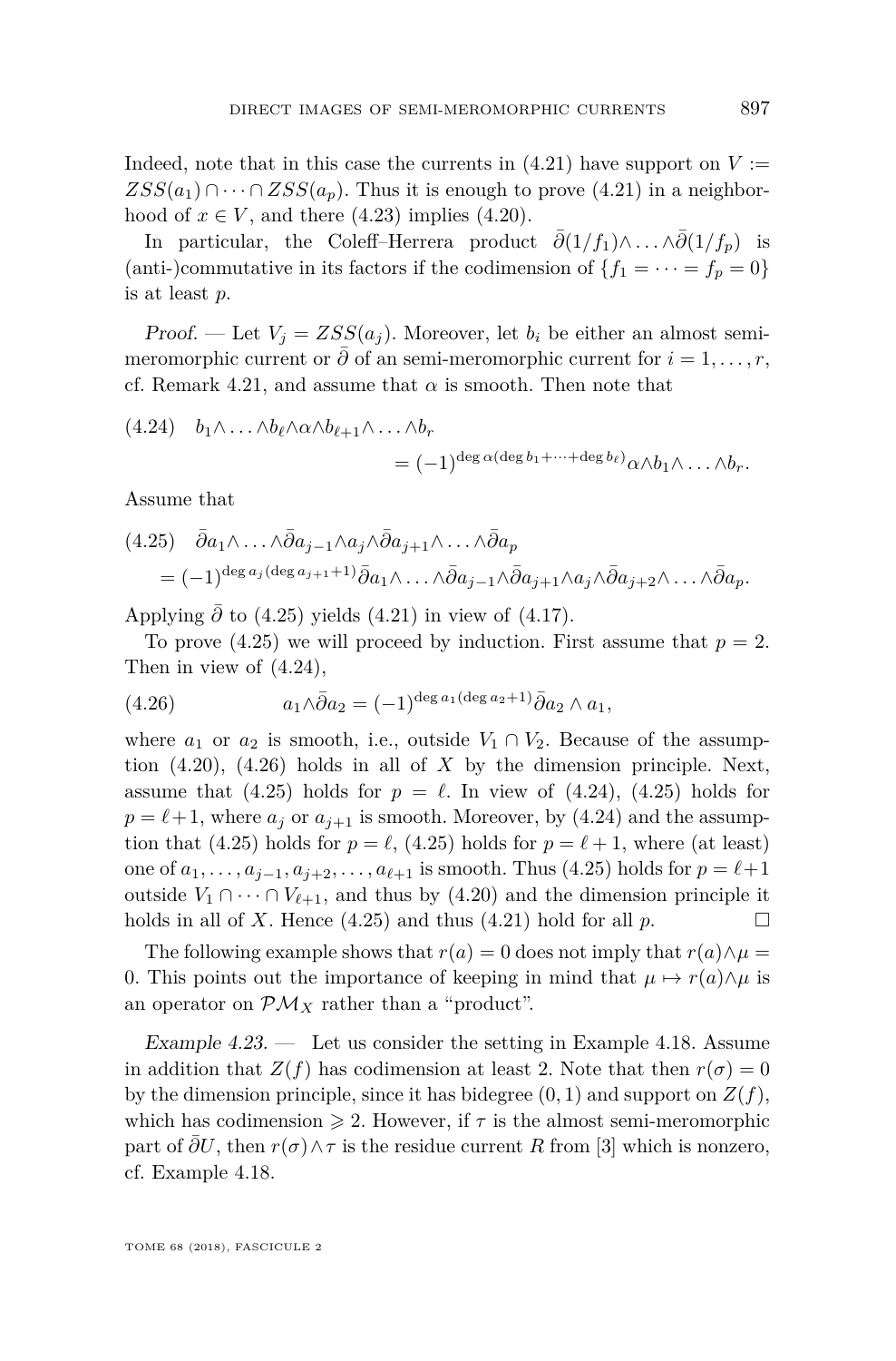Remark 4.24. — There are other (weighted) approaches to products of residue currents, see, e.g. [\[20,](#page-26-5) [26\]](#page-26-6), which coincide with the products above under suitable conditions.

#### <span id="page-24-0"></span>**4.5. Action of holomorphic differential operators and vector fields**

Finally we prove that  $ASM(X)$  is preserved under the action of holomorphic vector fields.

THEOREM  $4.25.$  — Let  $\xi$  be a holomorphic vector field on a smooth manifold *X*. If  $a \in ASM(X)$ , then the contraction  $\xi \neg a$  and the Lie derivative  $L_{\xi}a$ , a priori defined on  $X \setminus ZSS(a)$ , have extensions as elements in *ASM*(*X*).

Since the extensions, if they exist, must be unique, we can simply say that  $\xi \neg a$  and  $L_{\xi}a$  are in  $ASM(X)$ .

Proof. — Let  $\pi: X' \to X$  be a modification so that *a* has the form [\(4.1\)](#page-14-0). Then  $\xi' := \pi^* \xi$  is a global section of  $\pi^* T(X)$ , that is the natural lifting of  $\xi$  to  $T(X')$  over  $X' \setminus \text{sing}(\pi)$ . By duality the mapping  $\pi^* T^*_{1,0}(X) \to$  $T_{1,0}^*(X')$  from the proof of Proposition [4.15](#page-19-1) induces a holomorphic mapping  $T(X') \to \pi^* T(X)$  that is the identity outside  $\text{sing}(\pi)$ . If *h* denotes this dual map, by the first part of the same proof there is a holomorphic mapping  $g: \pi^*T(X) \to T(X') \otimes K_{X'/X}$  such that  $hg = sI_{\pi^*T(X)}$ , where *s* is a holomorphic section of  $K_{X'/X}$ . Thus  $g\xi'/s$  is a semi-meromorphic vector field on *X'* that coincides with  $\xi'$  on  $X' \setminus \text{sing}(\pi)$ . Moreover,  $b := s\xi'$  is smooth. Outside  $\pi(\text{sing}(\pi)) \cup ZSS(a)$  we now have that

$$
\xi \neg a = \pi_* \left( \frac{\xi' \neg \omega}{f} \right) = \pi_* \left( \frac{b \neg \omega}{sf} \right)
$$

and it is clear that the right hand side defines an almost semi-meromorphic current in *X*. Finally,  $L_{\xi}a = \xi \neg (\partial a) + \partial (\xi \neg a)$  is in  $ASM(X)$  in view of Proposition [4.16.](#page-20-0)

By similar arguments one can prove that  $\mathcal{L}a$  is in  $ASM(X)$  if a is an almost semi-meromorphic  $(0, q)$ -current and  $\mathcal L$  is any (global) holomorphic differential operator. More precisely, one can show that  $\mathcal{L}a =$  $\pi_*(s^{-N}\mathcal{L}'(\omega/f))$  for some *N*, where *s* is the section of  $K_{X'/X}$  in the proof above and  $\mathcal{L}'$  is a holomorphic differential operator (with values in  $K_{X'/X}^N$ ).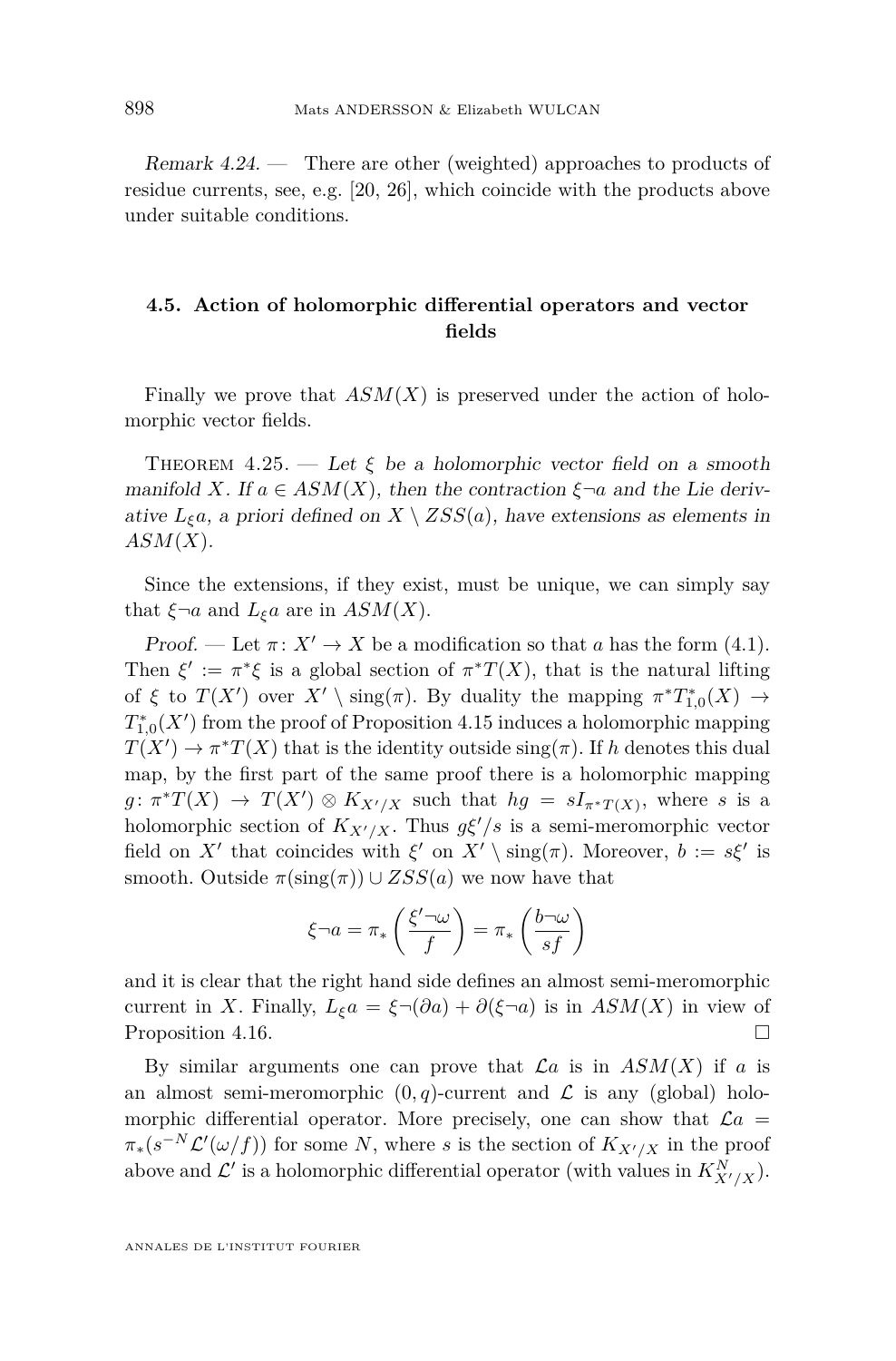COROLLARY 4.26. — Let *X* be an open subset of  $\mathbb{C}_z^n$ . If

$$
(4.27) \t\t a = \sum_{|I|=p}^{\prime} a_I \wedge dz_I
$$

is in  $ASM(X)$ , then each  $a_I$  is in  $ASM(X)$ . If  $a \in ASM(X)$  has bidegree (0*,* ∗), then *∂a/∂z<sup>j</sup>* is in *ASM*(*X*) for each *j*.

#### BIBLIOGRAPHY

- <span id="page-25-16"></span>[1] M. Andersson, "Multivariable residue calculus and integral formulas", [http://](http://www.math.chalmers.se/~matsa/3introresidy.pdf) [www.math.chalmers.se/~matsa/3introresidy.pdf](http://www.math.chalmers.se/~matsa/3introresidy.pdf).
- <span id="page-25-18"></span>[2] ——— , "Ideals of smooth functions and residue currents", J. Funct. Anal. **212** (2004), no. 1, p. 76-88.
- <span id="page-25-3"></span>[3] ———, "Residue currents and ideals of holomorphic functions", Bull. Sci. Math. **128** (2004), no. 6, p. 481-512.
- <span id="page-25-13"></span>[4] ———, "Uniqueness and factorization of Coleff-Herrera currents", Ann. Fac. Sci. Toulouse, Math. **18** (2009), no. 4, p. 651-661.
- <span id="page-25-4"></span>[5] ——— , "A residue criterion for strong holomorphicity", Ark. Mat. **48** (2010), no. 1, p. 1-15.
- <span id="page-25-14"></span>[6] ——— , "Pseudomeromorphic currents on subvarieties", Complex Var. Elliptic Equ. **61** (2016), no. 11, p. 1533-1540.
- <span id="page-25-7"></span>[7] M. Andersson & H. Samuelsson, "A Dolbeault-Grothendieck lemma on complex spaces via Koppelman formulas", Invent. Math. **190** (2012), no. 2, p. 261-297.
- <span id="page-25-8"></span>[8] M. Andersson, H. Samuelsson & J. Sznajdman, "On the Briançon-Skoda theorem on a singular variety", Ann. Inst. Fourier **60** (2010), no. 2, p. 417-432.
- <span id="page-25-5"></span>[9] M. Andersson & E. Wulcan, "Residue currents with prescribed annihilator ideals", Ann. Sci. Éc. Norm. Supér. **40** (2007), no. 6, p. 985-1007.
- <span id="page-25-6"></span>[10] ——— , "Decomposition of residue currents", J. Reine Angew. Math. **638** (2010), p. 103-118.
- <span id="page-25-9"></span>[11] ——— , "Global effective versions of the Briançon-Skoda-Huneke theorem", Invent. Math. **200** (2015), no. 2, p. 607-651.
- <span id="page-25-2"></span>[12] J.-E. Björk, "Residues and D-modules", in The legacy of Niels Henrik Abel, Springer, 2004, p. 605-651.
- <span id="page-25-1"></span>[13] N. R. Coleff & M. E. Herrera, Les courants résiduels associés à une forme méromorphe, Lecture Notes in Mathematics, vol. 633, Springer, 1978, x+211 pages.
- <span id="page-25-0"></span>[14] M. E. Herrera & D. Lieberman, "Residues and principal values on complex spaces", Math. Ann. **194** (1971), p. 259-294.
- <span id="page-25-10"></span>[15] R. Lärkäng, "Residue currents associated with weakly holomorphic functions", Ark. Mat. **50** (2012), no. 1, p. 135-164.
- <span id="page-25-11"></span>[16] ——— , "On the duality theorem on an analytic variety", Math. Ann. **355** (2013), no. 1, p. 215-234.
- <span id="page-25-15"></span>[17] R. Lärkäng & H. Samuelsson Kalm, "Various approaches to products of residue currents", J. Funct. Anal. **264** (2013), no. 1, p. 118-138.
- <span id="page-25-12"></span>[18] J. Lundqvist, "An effective uniform Artin-Rees lemma", in Analysis Meets Geometry, Trends in Mathematics, Birkhäuser/Springer, 2017, p. 335-348.
- <span id="page-25-17"></span>[19] B. Malgrange, "Sur les fonctions différentiables et les ensembles analytiques", Bull. Soc. Math. Fr. **91** (1963), p. 113-127.